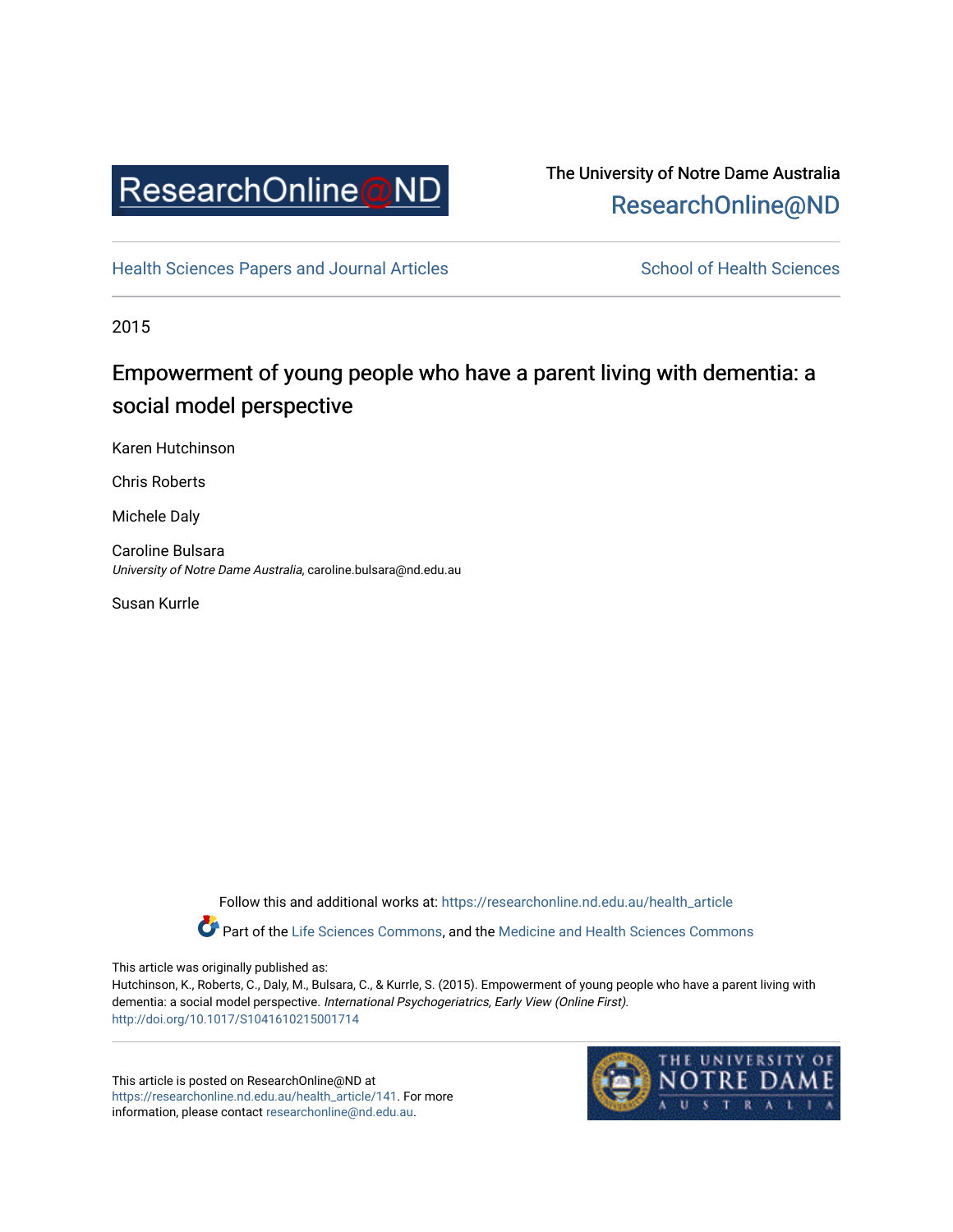**This is an Accepted Manuscript of an article published in** *International Psychogeriatrics* **on 13 November 2015, available at** <http://dx.doi.org/10.1017/S1041610215001714>

Karen Hutchinson, Chris Roberts, Michele Daly, Caroline Bulsara and Susan Kurrle. Empowerment of young people who have a parent living with dementia: a social model perspective. International Psychogeriatrics, available on CJO2015. doi: 10.1017/S1041610215001714.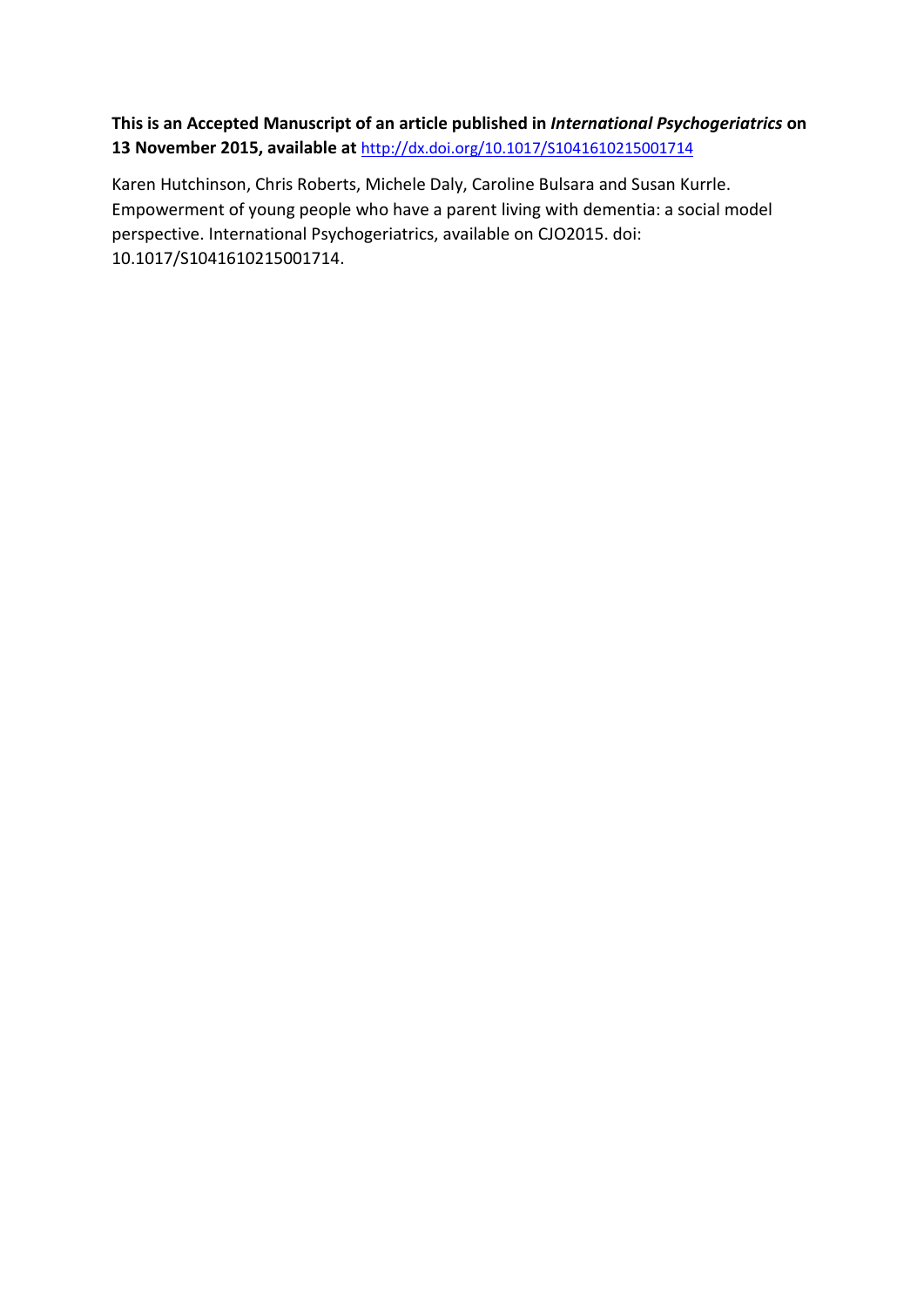## **Title Page**

**Empowerment of young people who have a parent living with dementia: a social model perspective.**

## **Authors:**

Corresponding Author:

Karen Hutchinson<sup>a</sup>, NHMRC Cognitive Decline Partnership Centre, University of Sydney Email: karen.hutchinson@sydney.edu.au Phone: +61294779127 Fax: +61294821642 Mobile +61421630307

Other authors:

**Associate Professor Chris Roberts<sup>b</sup>** , Northern Clinical School-Hornsby, University of Sydney Email: [christopher.roberts@sydney.edu.au](mailto:christopher.roberts@sydney.edu.au) Phone: +61 2 9477 9869

<sup>e</sup>Michele Daly<sup>b</sup>, Northern Clinical School – Hornsby, University of Sydney Email: [michele.daly@sydney.edu.au](mailto:michele.daly@sydney.edu.au) Phone: +61 2 9477 9869

Associate Professor Caroline Bulsara<sup>c</sup>, School of Nursing and Midwifery, The University of Notre Dame Australia, Email: [caroline.bulsara@nd.edu.au](mailto:caroline.bulsara@nd.edu.au) Phone: +61 79433 0217

Professor Susan Kurrle<sup>a</sup>, NHMRC Cognitive Decline Partnership Centre, University of Sydney and Senior Staff Specialist Geriatrician, Division of Rehabilitation and Aged Care Email: [sue.kurrle@health.nsw.gov.au](mailto:sue.kurrle@health.nsw.gov.au) Phone: + 61 2 9477 9245

<sup>a</sup> NHMRC Cognitive Decline Partnership Centre, Old Leighton Lodge (Building 8), Hornsby Ku-ring-gai Hospital, Hornsby NSW 2077, Australia

<sup>b</sup> Northern Clinical School – Hornsby, Building 3, Hornsby Ku-ring-gai Hospital, Hornsby NSW 2077, Australia

 $\textdegree$  The University of Notre Dame Australia, 19 Mouat Street (PO Box 1225), Fremantle, Western Australia 6959, Australia

 $\epsilon$  Present address: Honorary Research Fellow, Sydney Medical School, University of Sydney The Royal Australasian College of Physicians, 145 Macquarie Street, Sydney NSW, 2000, Australia Email as above, Phone: +61 2 8247 6208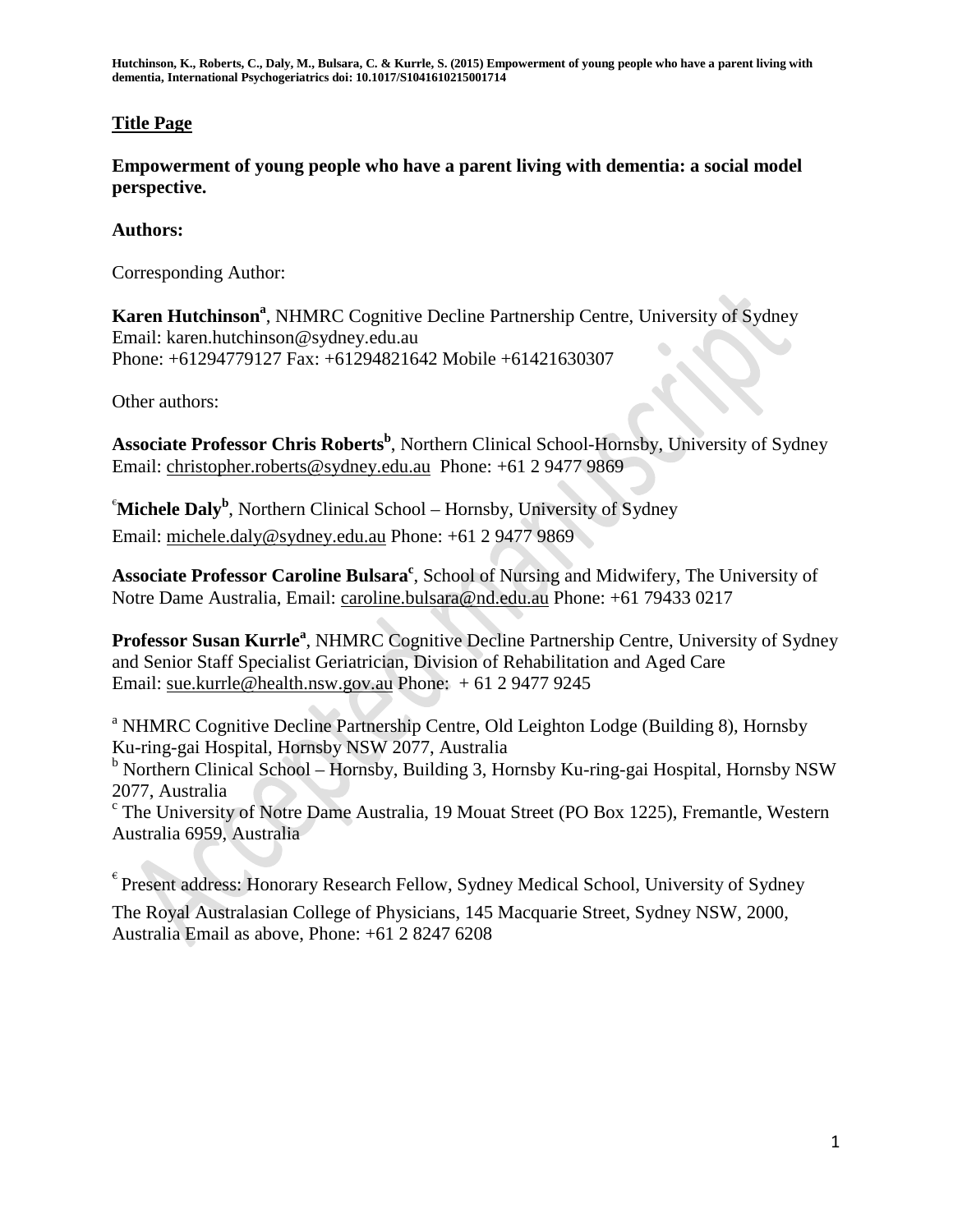**Empowerment of young people who have a parent living with dementia: a social model perspective.**

## **Abstract:**

### *Objectives*

Socially constructed disablement has marginalised young people in families where a parent has younger onset dementia (YOD). This has contributed to inadequate societal support for their complex situation. Impacts on such young people include significant involvement with mental health services for themselves. In this paper we explored the young people's lived experiences in these families and the influencing factors to enable these young people to be included and supported within their community.

### *Methods*

In this qualitative research study the social model of disability was used as the theoretical framework in conducting a thematic analysis of interviews with 12 participants.

### *Results*

Three themes emerged; *invisibility* highlighting the issues of marginalisation; *connectivity*  foregrounding the engagement of young people with family, friends and their social networks, and *being empowered* through claiming their basic human right to receive the age appropriate support they needed.

### *Conclusion*

The current plight of young people living with a parent with YOD demands a fundamental shift by society in developing inclusive cross-sectorial cooperation linking service providers across youth and dementia sectors. This requires working in partnership with the service users responding to the identified needs of individual family members.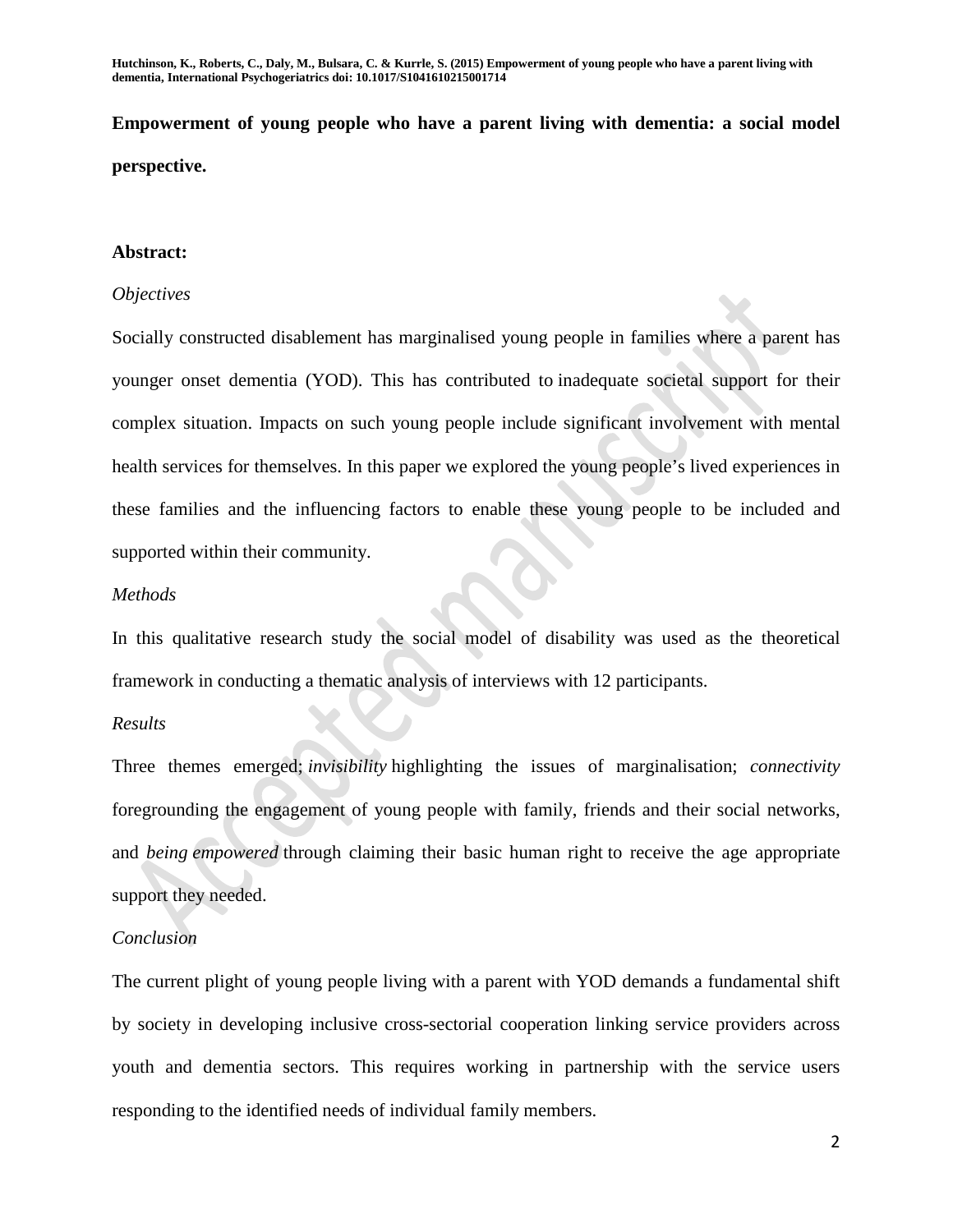Key words: young people, younger onset dementia, lived experiences, social model of disability, marginalisation, and collaboration.

## **Introduction**

Families living with dementia have generally been placed in a siloed care environment that is specific to the diagnosis rather than one sensitive to the requirements of the whole family (Brodaty & Donkin, 2009; Gelman & Greer, 2011). Internationally, there is increasing recognition of mental health services' need to change their focus from clinical diagnosis and management to one that is centred on the needs of service users, their families, and carers (Beresford, Nettle, & Perring, 2010; McDaid & Delaney, 2011; Tew et al., 2012). The mismatch between clinical models of care for dementia and the wider needs of the family are amplified in those living with young onset dementia (YOD). In Australia it has been estimated people living with younger onset dementia (YOD), under the age of 65 years, make up 6 to 9 % of all those living with dementia (Australian Institute of Health and Welfare, 2012). Norwegian data suggests that one third of people diagnosed with YOD have a family member under 18 years when the disease process begins, taking in to account the often lengthy delays in diagnosis (Barca, Thorsen, Engedal, Haugan, & Johannessen, 2014).

Parents living with YOD who have young people or children, experience unique stresses due to a reliance on services and resources that do not holistically meet their family needs (Denny et al., 2012; Roach, Keady, & Bee, 2012). Within a more socially orientated model of care, there have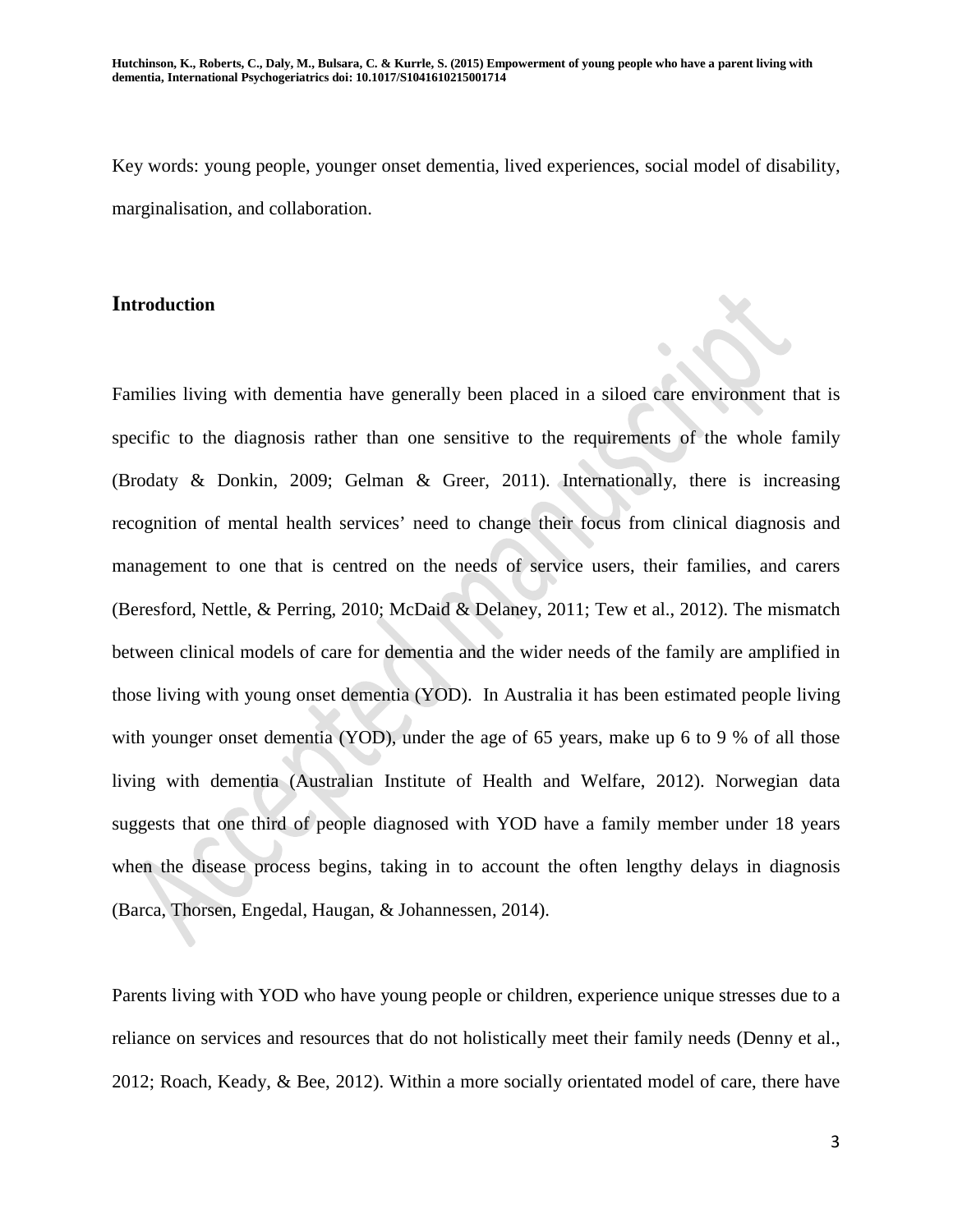been calls for the emotional impact on all the family members to be addressed (Barca et al., 2014; Hutchinson, Roberts, Kurrle, & Daly, 2014). In a model of care focused around a diagnostic label, it is perhaps not surprising that clinicians reported that finding out information about the family members was not valued clinically nor was it regarded as influential in planning (Roach et al., 2012). Subsequently, service providers are overlooking young people who are at increased risk of experiencing emotional distress and may require mental health services when caring for a parent who is living with YOD (Hutchinson et al., 2014). The young family members frequently report being unnoticed by service providers and despite being significantly impacted over an often lengthy period of time, there are few offers of emotional and social support (Gelman & Greer, 2011; Johannessen & Moller, 2013; Svanberg, Spector, & Stott, 2011). These young carers belong to a much larger group of young carers who are at greater risk of developing mental health issues than their peers (Australian Institute of Heath and Welfare, 2011). Studies that reviewed the impact of different parental illnesses on children have similar findings to those of families living with YOD. They highlighted age, gender, length of time living at home, coping ability of the young people and family members as being influential in managing their parents' illness (Barca et al., 2014). For example, young people who have a parent living with multiple sclerosis were three times more likely to experience psychological distress than the general population (Pakenham & Bursnall, 2006).

Isolation, financial hardship and parental disharmony are common themes for young carers in general (Mayberry, Ling, Szakas, & Reupert, 2005). Many young carers live in single parent families, often adding to their burden of caring particularly if they are the principal carers (McAndrew, Warne, Fallon, & Moran, 2012; Smyth, Cass, & Hill, 2011). All aspects of young carers' lives need to be considered in planning inclusive services (Pakenham & Bursnall, 2006).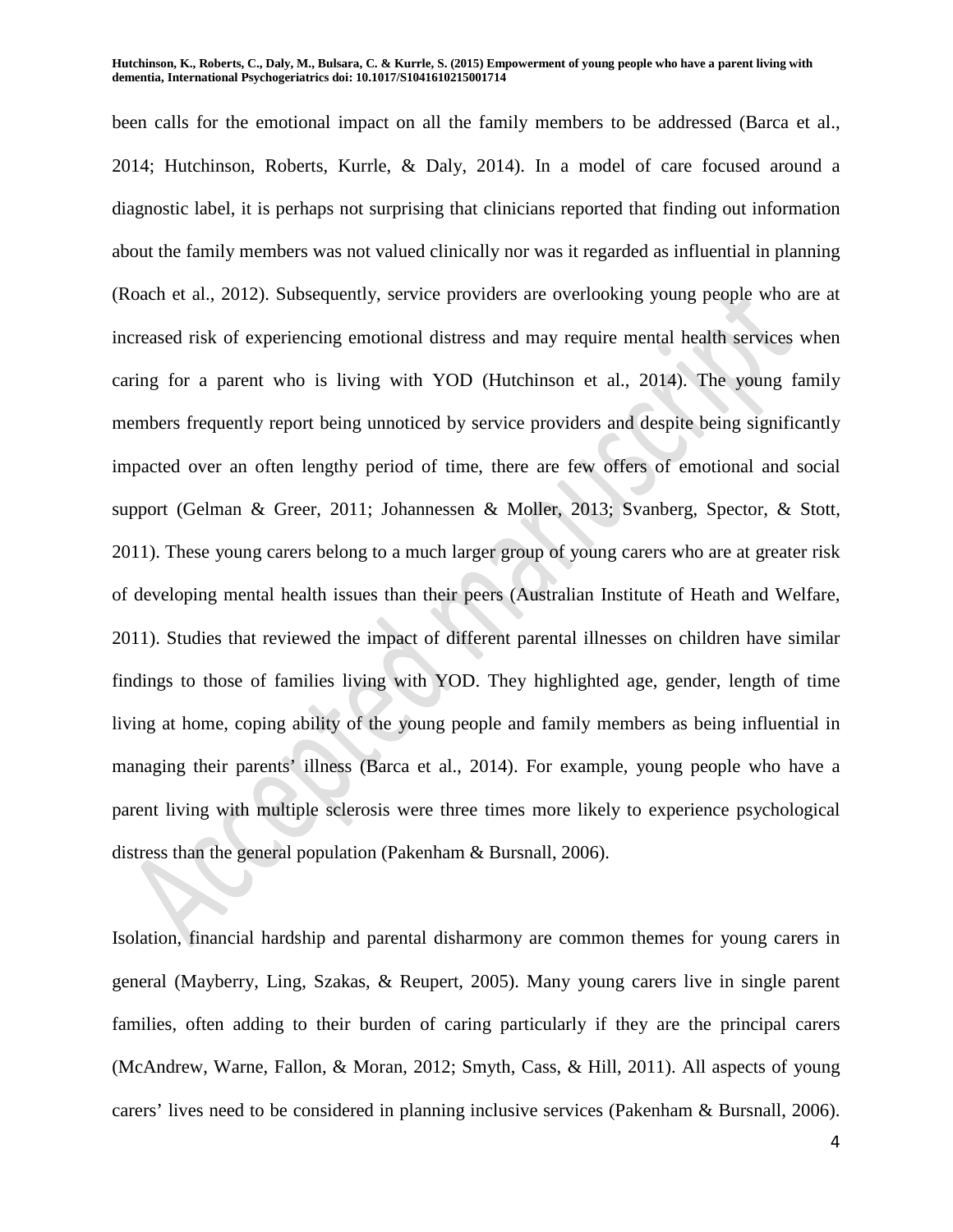Enhanced social support, information about the parents' diagnosis, adequate finances and good family relationships help to shield the young people from developing psychosocial issues (Barca et al., 2014; Bogosian, Moss-Morris, & Hadwin, 2010; Pakenham & Bursnall, 2006).

Generally, young carers do not seek help and support because of a fear of 'unwanted scrutiny and intervention from social support services' and 'fear of stigma' (Smyth, Blaxland, & Cass, 2011, p. 2). This suggests that society is failing to acknowledge and meet the needs of these young people leading to social exclusion and discrimination (Hutchinson et al., 2014). In addition, concerns with confidentiality and trust are further barriers for young people in seeking help and connecting with appropriate services (Gulliver, Griffiths, & Christensen, 2010).

Stigma is commonly associated with people living with dementia and has been defined as a sign of disgrace or discredit, which sets a person apart from others (Byrne, 2000). Transferring stigma to significant others associated with particular illnesses is of real concern. This can contribute to the 'hidden nature' of young carers failing to be recognised in their role by others and themselves (Smyth, Blaxland, et al., 2011, p. 10). This challenging notion where the rights for citizenship and respect within society are significantly impacted, adds to the distress of the families (Alzheimer's Australia NSW, 2010; Tew et al., 2012). Stigma by association has contributed to societal disablement of the whole family and further marginalisation (Tew et al., 2012). Additionally, prevailing societal views of dementia being a progressive, terminal disease of old age have also contributed to young peoples' experiences of disablement and marginalisation in these families (Alzheimer's Australia NSW, 2010; Hutchinson et al., 2014).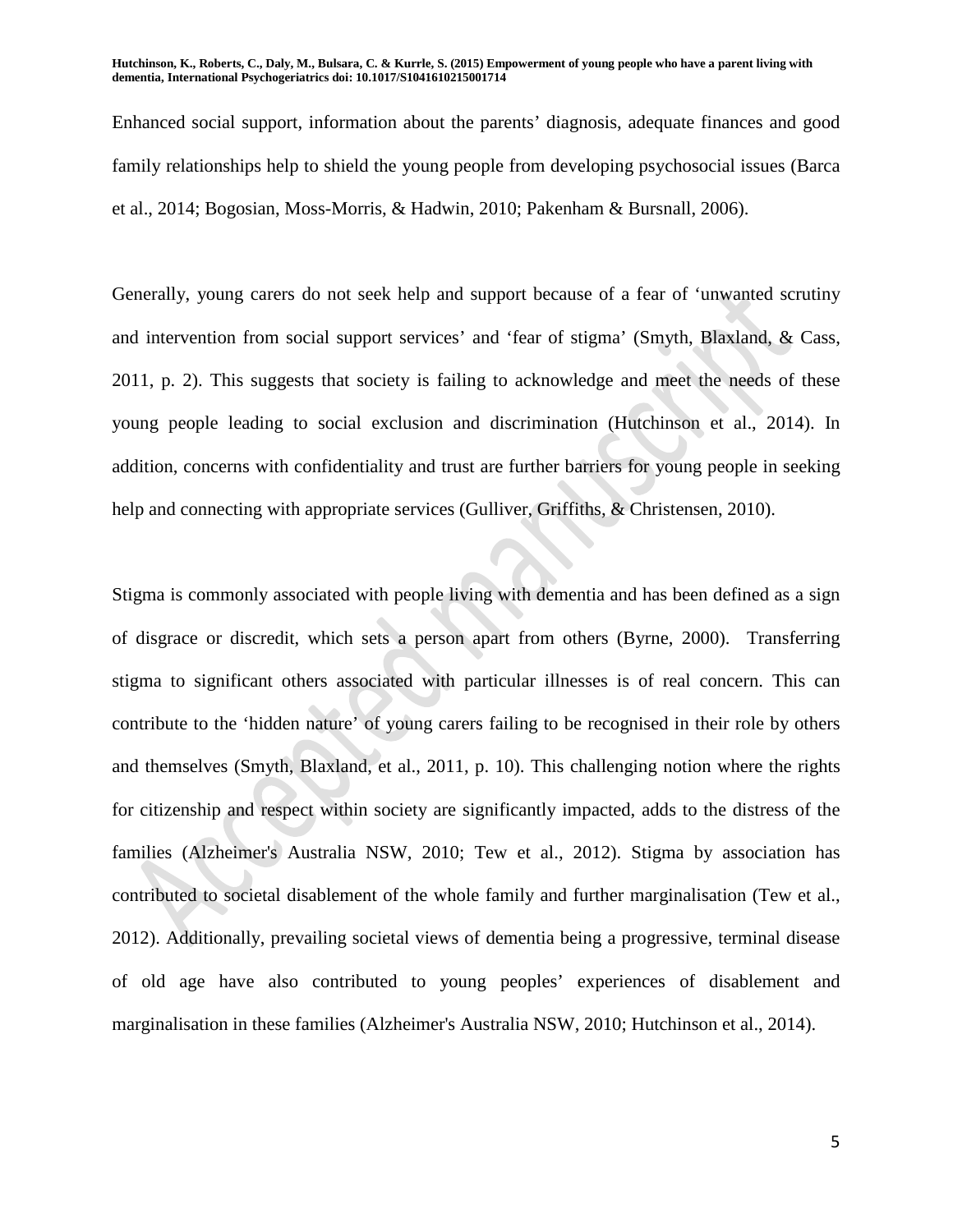Given this socially constructed disablement of young people living with a parent with dementia, the question arises as to what extent these young people can engage with enabling strategies, to help them become empowered to overcome this disablement.

There are two promising strands of inquiry in providing a theoretical perspective from which to envision potential enabling strategies. The first involves a concept drawn from social psychology. Connectedness within a young person's social world through the building of positive relationships may help them to form linkages and networks that promote resilience, through a sense of belonging (Kawachi & Berkman, 2001; Mayberry et al., 2005; Tew et al., 2012). Connectedness is at the heart of the theory of communities of practice (Wenger, 2000). This theory is increasingly being used to envisage how communities of practice can work on improving specific aspects of health and social services. Robinson et al., (2005) described 'strategies that health professionals and their colleagues in multi-agency, multi-professional teams use to overcome barriers and to strengthen team cohesion' working cooperatively for the benefit of young people and families (Robinson & Cottrell, 2005, p. 1). The second strategy recognises individual empowerment as described by Masterton and Owen (2006). Being empowered requires positive person centred associations to be developed and encourages individuals to be part of the decision making process (Masterton & Owen, 2006). These young people are thought to need recognition in their own right while responding to the changes in the family circumstances and dealing with marginalisation in society (Thomas et al., 2003).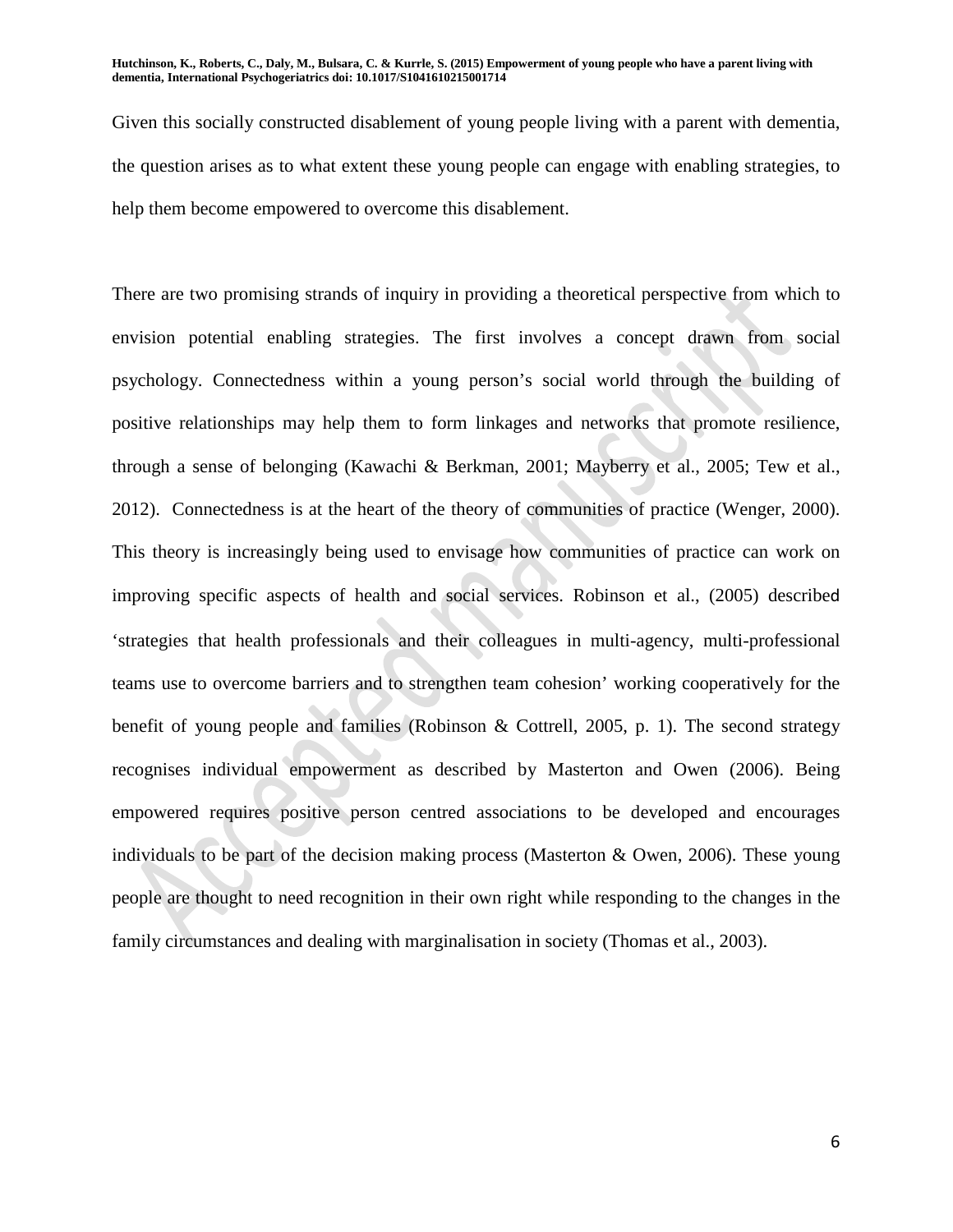#### *Theoretical framework*

The social model of disability maintains that 'disability' is socially constructed, and it is this rather than the impairment which results in societal disablement (Barnes & Mercer, 2011). The social model promotes the difference between impairment and disability such that 'impairment is the functional limitation within the individual caused by physical, mental or sensory impairment. Disability meanwhile, is the loss or limitation of opportunities to take part in the normal life of the community on an equal level with others due to physical and social barriers' (Barnes, 1992, p. 20).

The social model of disability concept is continually being developed and theorized in many contexts. More recently, the social model has been explored from a mental health perspective as an alternative to the medical model. The medical model can amplify the stigma connected with mental health service users (Beresford, 2004; Beresford et al., 2010; Mulvany, 2000). The social model demonstrates the link between mental distress and experiences of oppression and inequality (Tew, 2002). Tew et al., (2002) suggest that social factors particularly 'major social trauma,' may increase the risk of breakdown or distress through stigmatisation and discrimination (Tew, 2002, p. 148). The opposite association is equally plausible, that stigmatisation and discrimination may be the reason for the original mental distress in the first place.

A social model perspective calls for a shift from individualisation of distress to considering the role of society with regards to the economic, cultural and environmental barriers in relation to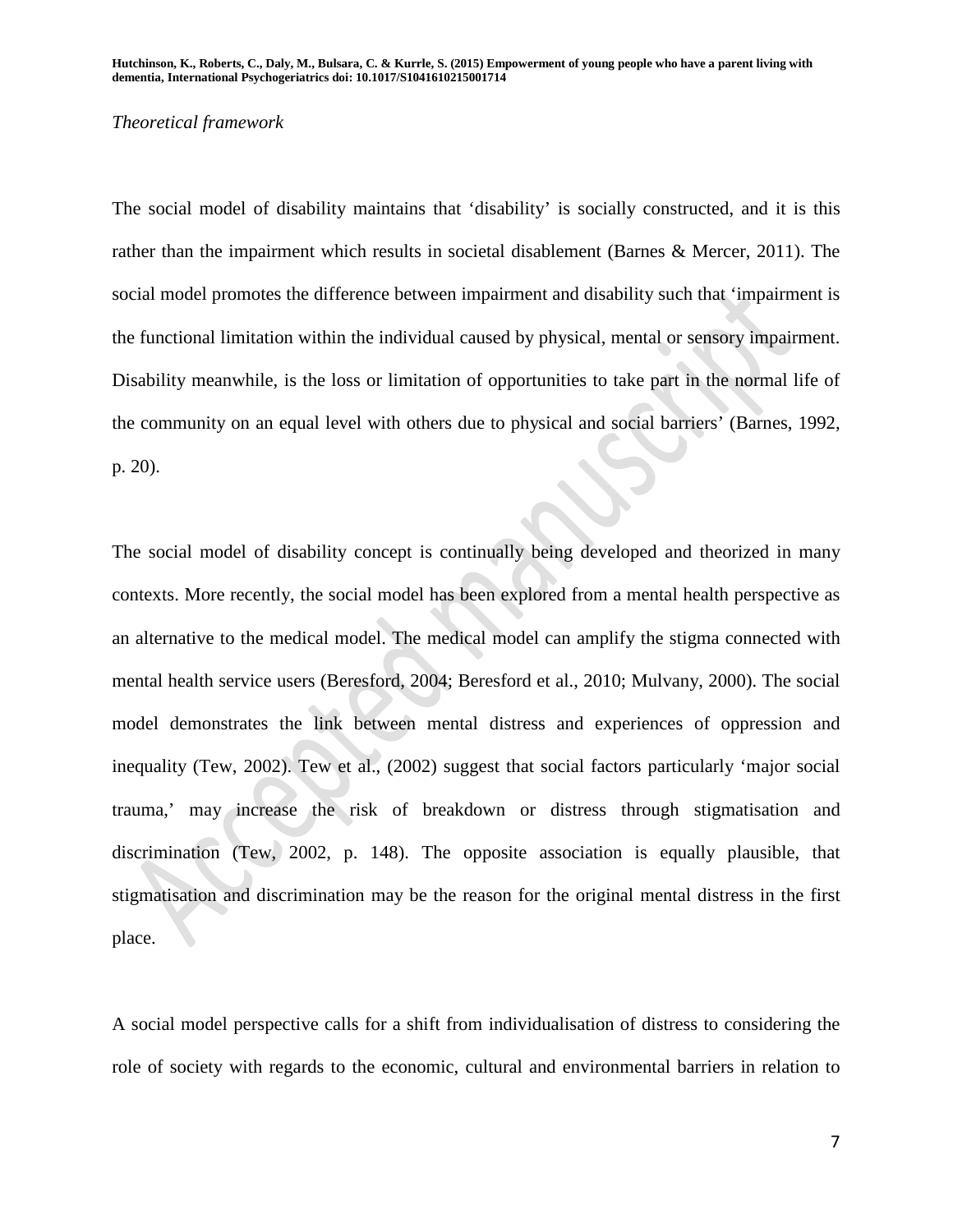families with mental illness and dementia (Gilliard, Means, Beattie, & Daker-White, 2005; Tew et al., 2012).

In this context we first set out to explore what are the lived experiences of young people having a parent with younger onset dementia from the perspective of the social model of disability. Secondly we explored influencing factors that could enable these young people to be included and supported within their community

### **Methods**

The first author collected data through semi-structured interviews with purposively sampled participants who had been informed of their parent's diagnosis of YOD. In the course of identifying potential participants to be interviewed, some fell outside the age sample criteria aligned with the WHO definition of young people between 10 to 24 years. They described their retrospective experience of living with a parent with YOD. Table 1 illustrates some demographic detail about the participants' ages at the time of the interview and the time of the events they were recalling. The authors agreed to include these older participants in the study because of their rich experience and level of wisdom gained with maturity. Data was collected also through a focus group of 4 participants, previously interviewed, to validate the emerging themes.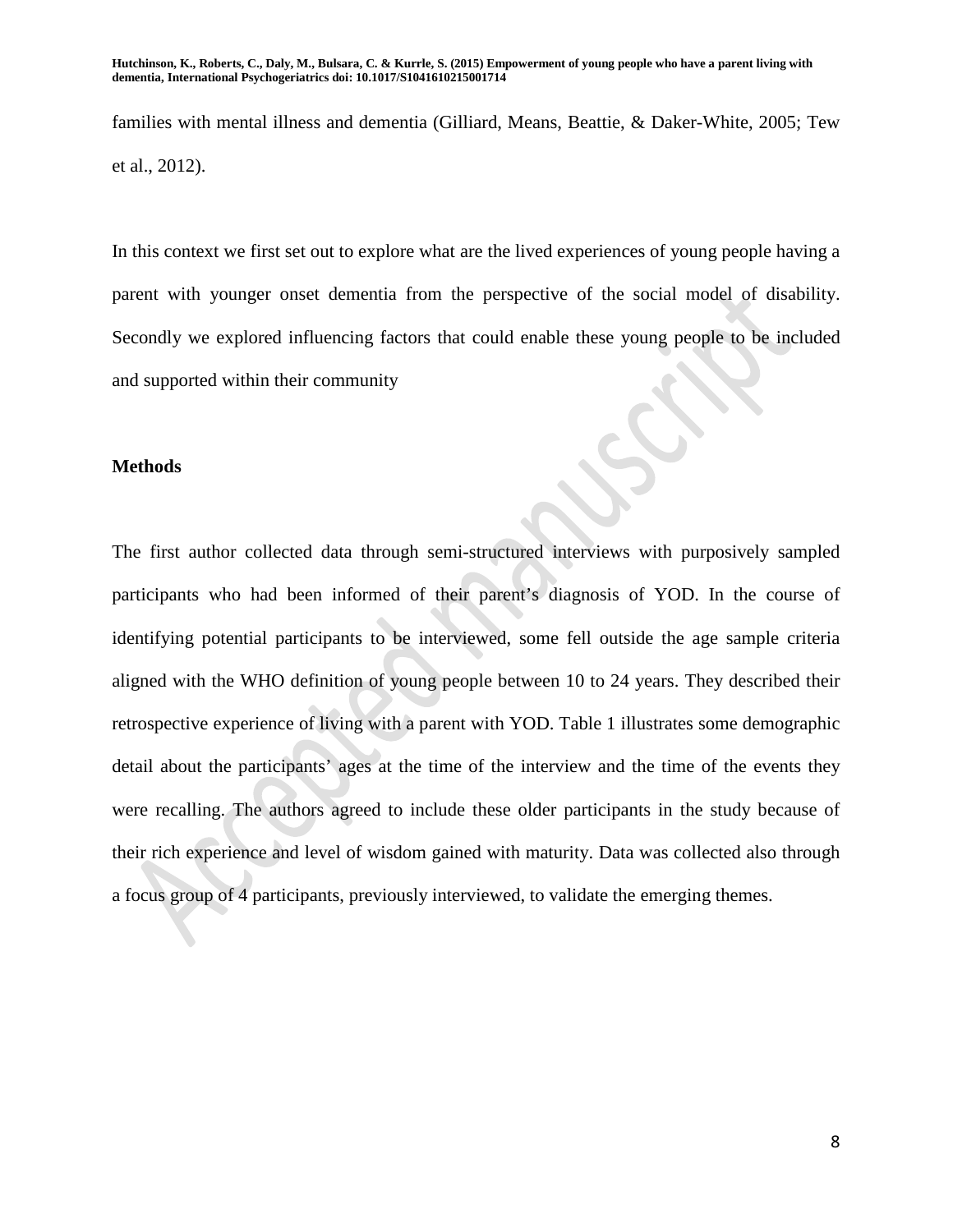| <b>Gender of</b><br>participants | Age of<br>participant at<br>interview | Age of participant at<br>onset of parents<br>symptoms | <b>YOD parent</b><br>affected | Young person's<br>family      |
|----------------------------------|---------------------------------------|-------------------------------------------------------|-------------------------------|-------------------------------|
| Female                           | 10                                    | 8                                                     | Father                        | Mother, 2<br>siblings         |
| Female                           | 19                                    | 16                                                    | Mother                        | Single parent, 2<br>siblings  |
| Female                           | 22                                    | 18                                                    | Mother                        | Single parent, 2<br>siblings  |
| Male                             | 22                                    | 14                                                    | Father                        | Mother, 3<br>siblings         |
| Female                           | 24                                    | 22                                                    | Father                        | Mother, 2<br>siblings         |
| Female                           | 24                                    | 19                                                    | Mother                        | Stepfather, 1<br>sibling      |
| Female                           | 25                                    | 18                                                    | Father                        | Mother, 2<br>siblings         |
| Female                           | 26                                    | 11                                                    | Mother                        | Single parent,<br>no siblings |
| Female                           | 27                                    | 8                                                     | Mother                        | Single parent,<br>no siblings |
| Female                           | 28                                    | 16                                                    | Father                        | Mother, no<br>siblings        |
| Female                           | 30                                    | 22                                                    | Mother                        | Single parent, 2<br>siblings  |
| Female                           | 33                                    | 24                                                    | Mother                        | Single parent, 2<br>siblings  |

Table 1: Participant information (n=12)

Flexible, in depth, semi structured interviews were conducted with the participants' in a range of settings (Ritchie, Lewis, Nicholls, & Ormston, 2013). Data was generated through sharing their stories and facilitated by nine prompt questions related to their experiences of daily living, their interaction in the community, and services they had or thought they should have received. Probing questions helped contribute to richer understanding of the participants' stories (Ritchie et al., 2013).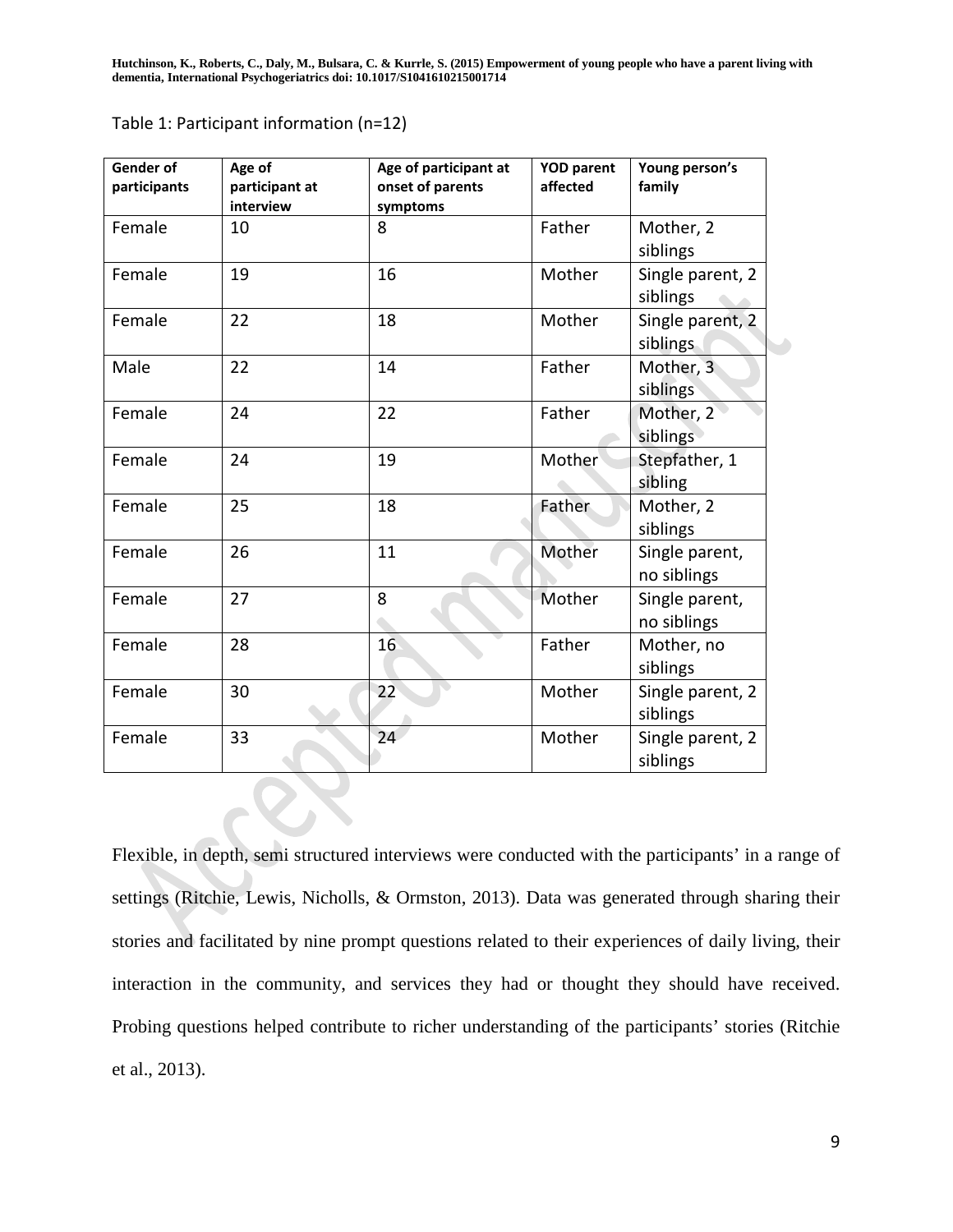Following institutional ethical approval from the University of Sydney, Alzheimer's NSW and Young Carers NSW agreed to advertise the research and participants were invited into the study. Participants were encouraged to ask questions before the written consent and interview. Data was de-identified prior to analysis and reporting. An additional consent form was completed by a guardian or parent without YOD for the young person aged between 10-16 years. During and after the interview the interviewer carefully considered the emotional impact on the young people. Each participant received an extensive contact list of useful support organisations.

#### *Data Analysis*

Individual interviews were recorded and transcribed verbatim. A detailed thematic analysis was conducted using framework analysis (Ritchie, Spencer, & O'Connor, 2003). The framework analysis involved all authors coding three transcriptions each, then negotiating and discussing coding framework. At the foreground of the coding was identifying the socio-cultural underpinnings of the experiences, interactions, and interventions that influenced the young peoples' ability to rise above social marginalisation. We reported from the perspectives of the young people in the families using the theoretical lens of the social model of disability as a framework (Hutchinson et al., 2014). Further analysis of the dataset highlighted emergent themes which resonated with key concepts within this particular framework. Additional comparisons, linking, and mapping of emergent themes were conducted by moving between the raw data, emergent themes, and the theoretical literature, in order to clarify and negotiate understandings among all authors. This negotiated framework was applied by a single author to the whole dataset (Hutchinson et al., 2014). QSR NVivo version 10 was used as the qualitative data management software for the analysis (NVivo, 2010).

10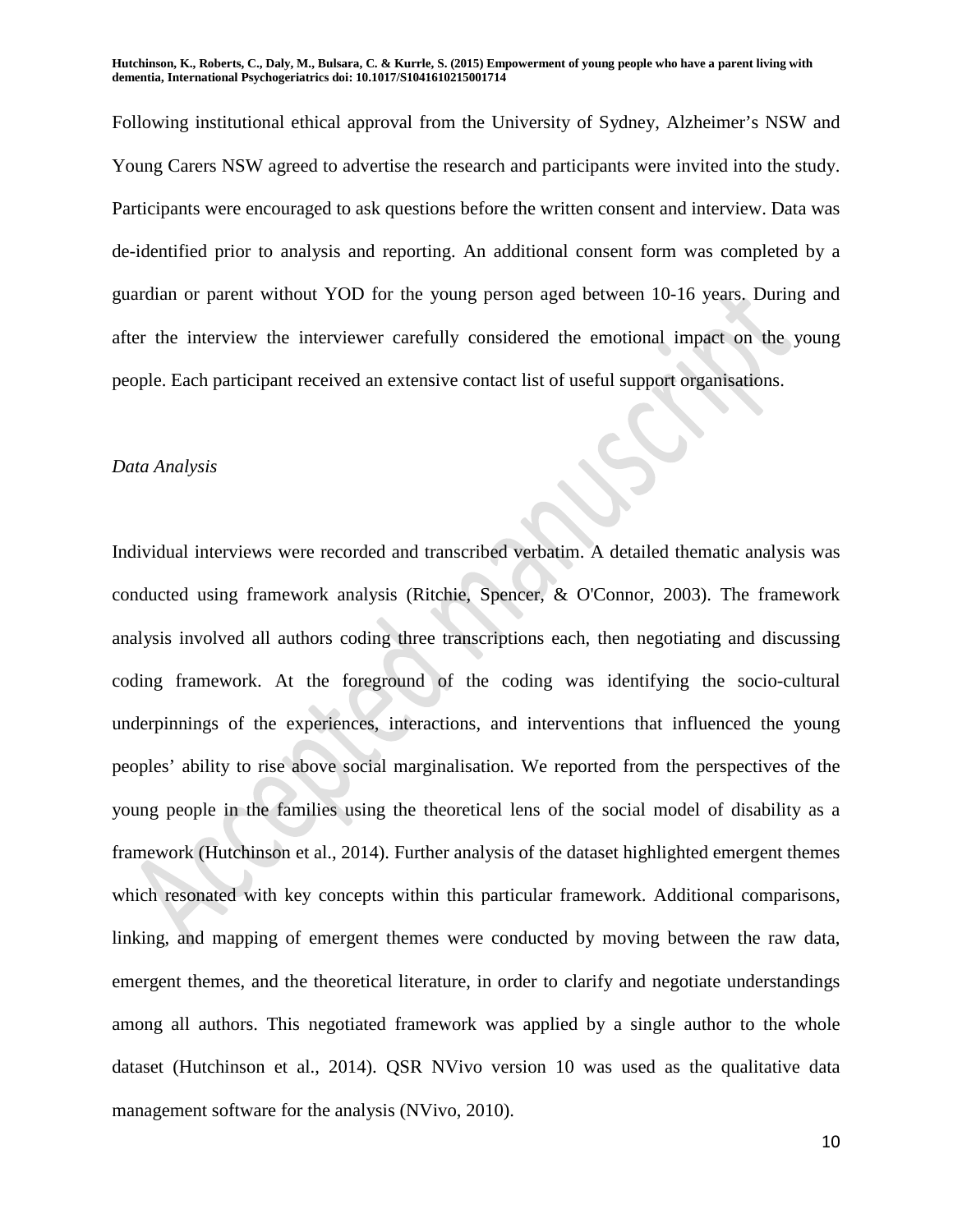#### **Findings**

From our analysis three main themes emerged; *invisibility,* which described the marginalisation of these young people within society; *connectivity* depicting how they interacted with their social world and the impact of this interaction on them; and *being empowered,* which illustrated enabling strategies to increase control over their lives and achieving a balance between acceptance and adaptability to changing circumstances. In order to maintain the participants' anonymity we used pseudonyms to protect their identity.

#### **Invisibility**

Our theme of invisibility supported three sub themes of *isolation*, *neglect* and subsequent *perceptions of marginalisation*. Most participants felt a lack of recognition, understanding, and support of their roles within their family, by other family members, friends and community.

#### *Isolation*

Isolation described how participants felt separated from their usual social environment due to the changed family circumstances with the parent's diagnosis of YOD and the consequential social exclusion. Combined with experiencing the prevailing societal view of dementia affecting the older generation, young people often felt unrecognised and unsupported. This feeling of isolation also occurred within the family because of other family members, often unintentionally, dealing with their own issues, in the context of the response of the wider community. Carol described her perception thus;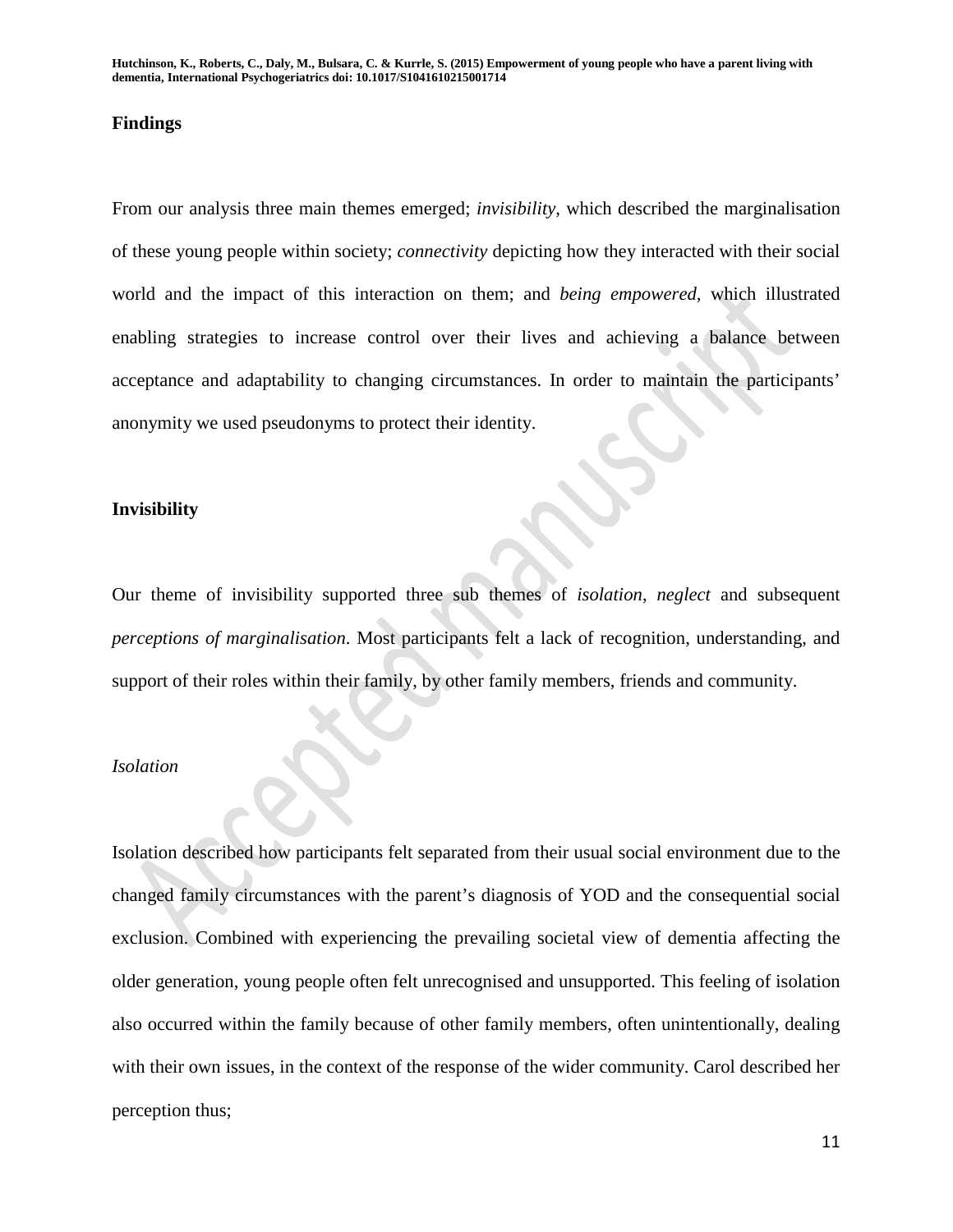*Everyone is going through their own private crisis and mine's just one of them, like it's just extra stuff for them to deal with and I don't want to put that on them.* 

Young people avoided burdening other family members, hiding their own concerns, fears and needs. Other research has noted this lack of opportunity for young people to safely share their own experiences as a contributing factor to their loneliness and lack of support (Allen, Oyebode, & Allen, 2009; Gelman & Greer, 2011; Hutchinson et al., 2014). Sam '*pulled a pretty good disguise'* when he was at school to avoid drawing attention to himself;

*With everyone kind of busy …. I could present well in most circumstances and kind of be whatever you want me to be or at least look like you wanted me to be.*

Maintaining a level of secrecy offered protection from the scrutiny and stigma experienced outside the home and was a consistent theme in the data. Some participants felt the threat of separation from their family by authorities was a real concern especially in their younger years.

## *Neglect*

This theme describes the ways in which participants faced physical, emotional and societal neglect in differing social contexts. Their ability to cope and respond to changing family circumstances depended on the support available within the family, from health and service providers, and their own community. Chris faced challenges juggling school, paid work and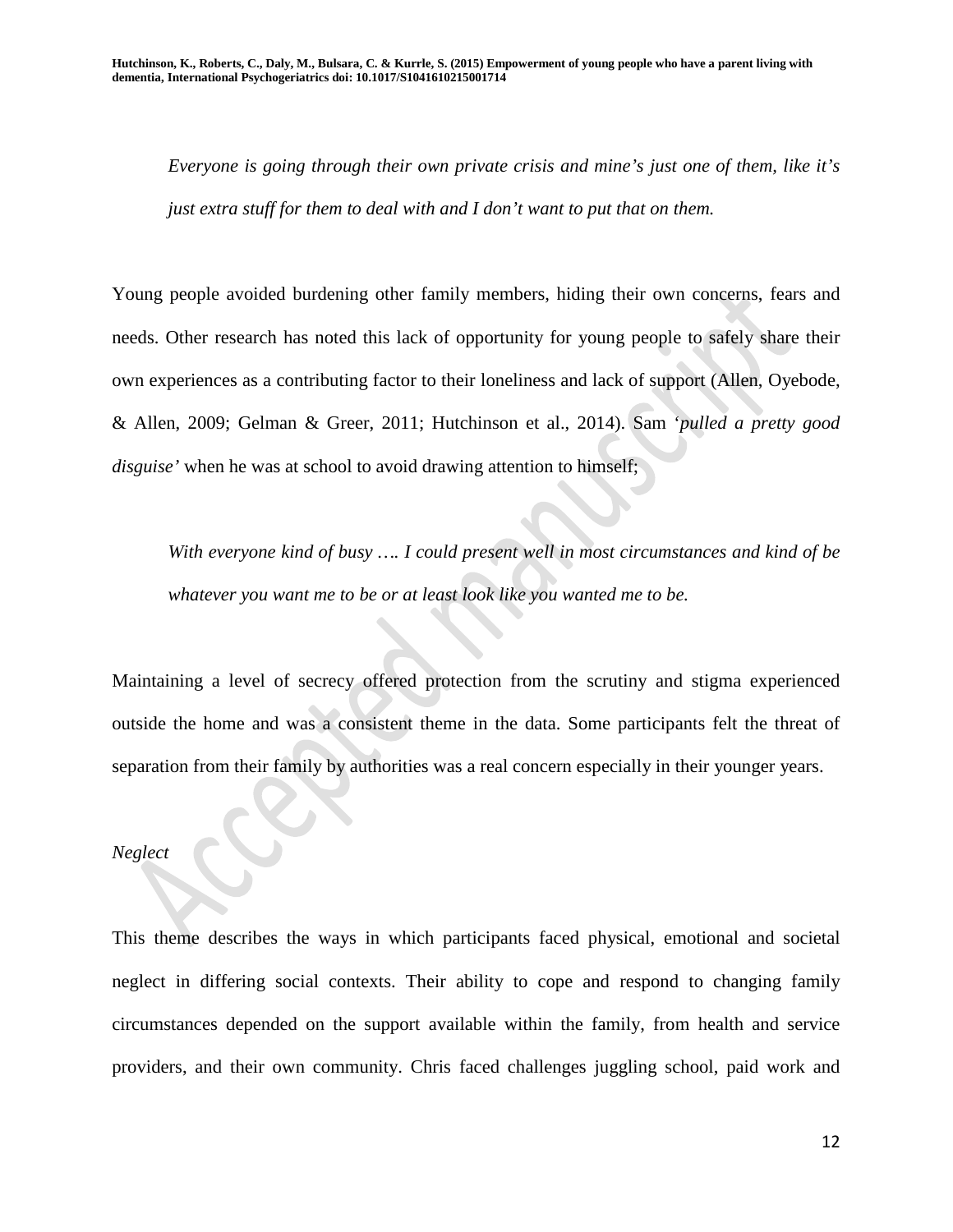caring for her mother with limited finances for bills and food due to her mother's inability to manage finances. In desperation, she temporarily secured extra finances by asking;

*..mum to get me a packet of cigarettes. …With that packet I'd sell them to other kids at school and I'd make money…I'd maybe buy a couple of cigarettes and then buy bread and milk and spaghetti and stuff- groceries…I guess these are the financial impacts of having a parent with dementia, is that you don't have the things your friends have.*

Chris normalised their poverty by suggesting this was a direct outcome of having a parent living with dementia. From a social model perspective, Chris's case demonstrates society's failure to provide adequate support for her family. This leads ultimately to the neglect of a fundamental human right regarding the meeting of basic needs.

Being an only child of her mother living with YOD, Bec reported some nutritional concerns. Her mother would cook something '*the dog wouldn't even eat'* which was compounded by hygiene issues as her mother fed the animals with the same plates and cutlery as they used. This ultimately resulted in Bec, unsupervised, preparing family meals at 11 years of age. In addition her mother's alcohol dependency habits, contributed further to the neglect and stress she experienced at home. Neglected by her extended family and support services, Bec had a breakdown in year 12 at school, developing '*bad depression and self-harming*.' At the time her GP suggested she moved into a '*safe environment'* but having no financial assistance or alternative care for her mother, this was not an option.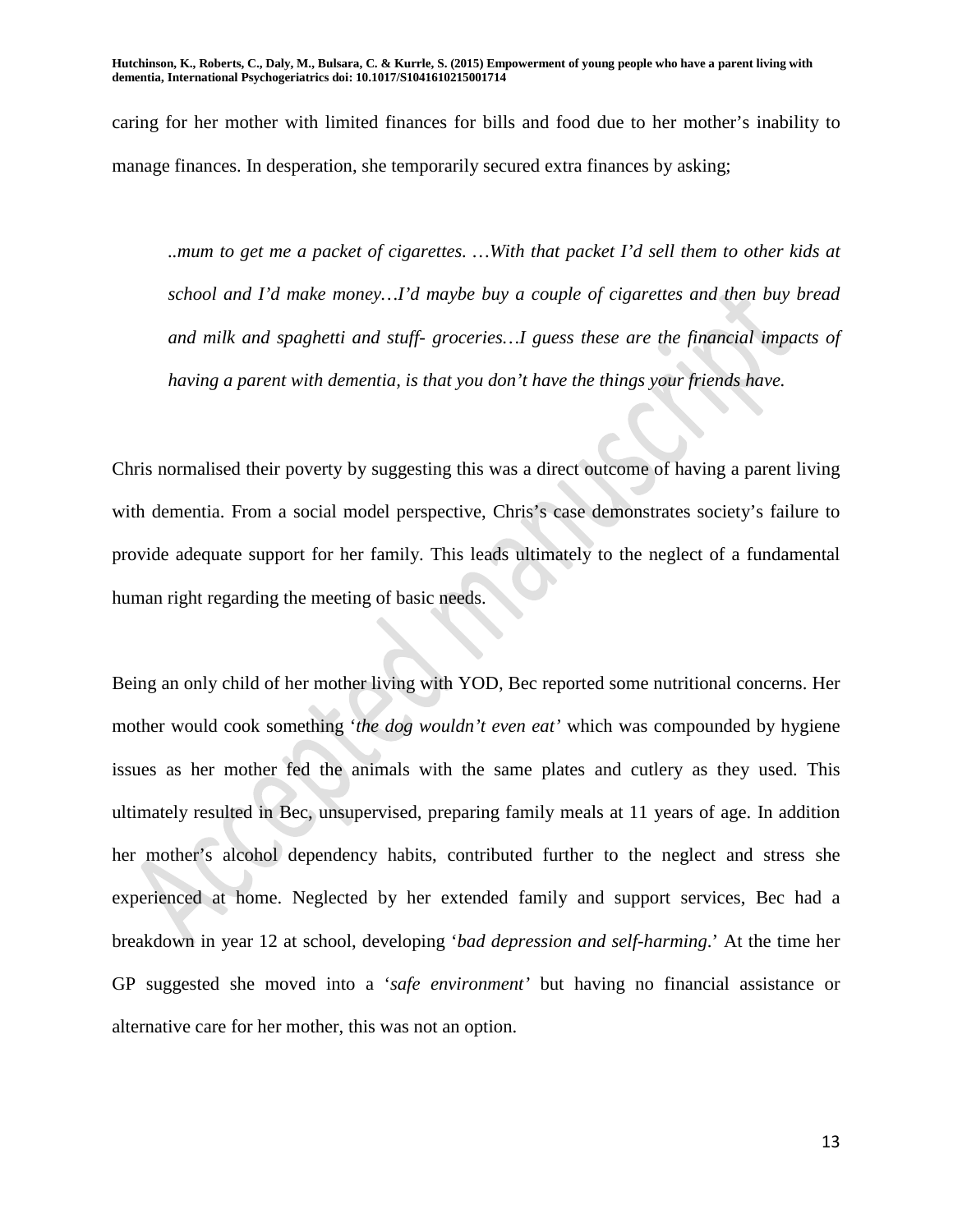The situations described by both Chris and Bec resonated with the reported experiences of young people living with a parent with mental health issues where their own mental health declined on account of being largely unsupported (Patel, Flisher, Hetrick, & McGorry, 2007).

*Perceptions of marginalisation*

Stigma and marginalisation are commonly recognised as impacting people living with dementia, but little consideration has been documented about the effect on other family members, particularly a younger member. Chris described the '*big turning point*' at 11 years old when her friend's mother:

*Told a couple of the other mothers that my mum was a bit different and she thought she might have been smoking marijuana. She said my mum was sick……then suddenly no one was allowed at my house anymore….then asking questions about why she was different was difficult.* 

Having a mother labeled in this way excluded her from friendships and as a consequence, she faced discrimination and marginalisation in the community. Henderson et al., (2009) had also concluded that such socially constructed discrimination and exclusion related to mental health disorders can be worse than the illness (Henderson & Thornicroft, 2009). It was the social constructed disability that forced people such as Chris, to the outer margins of society.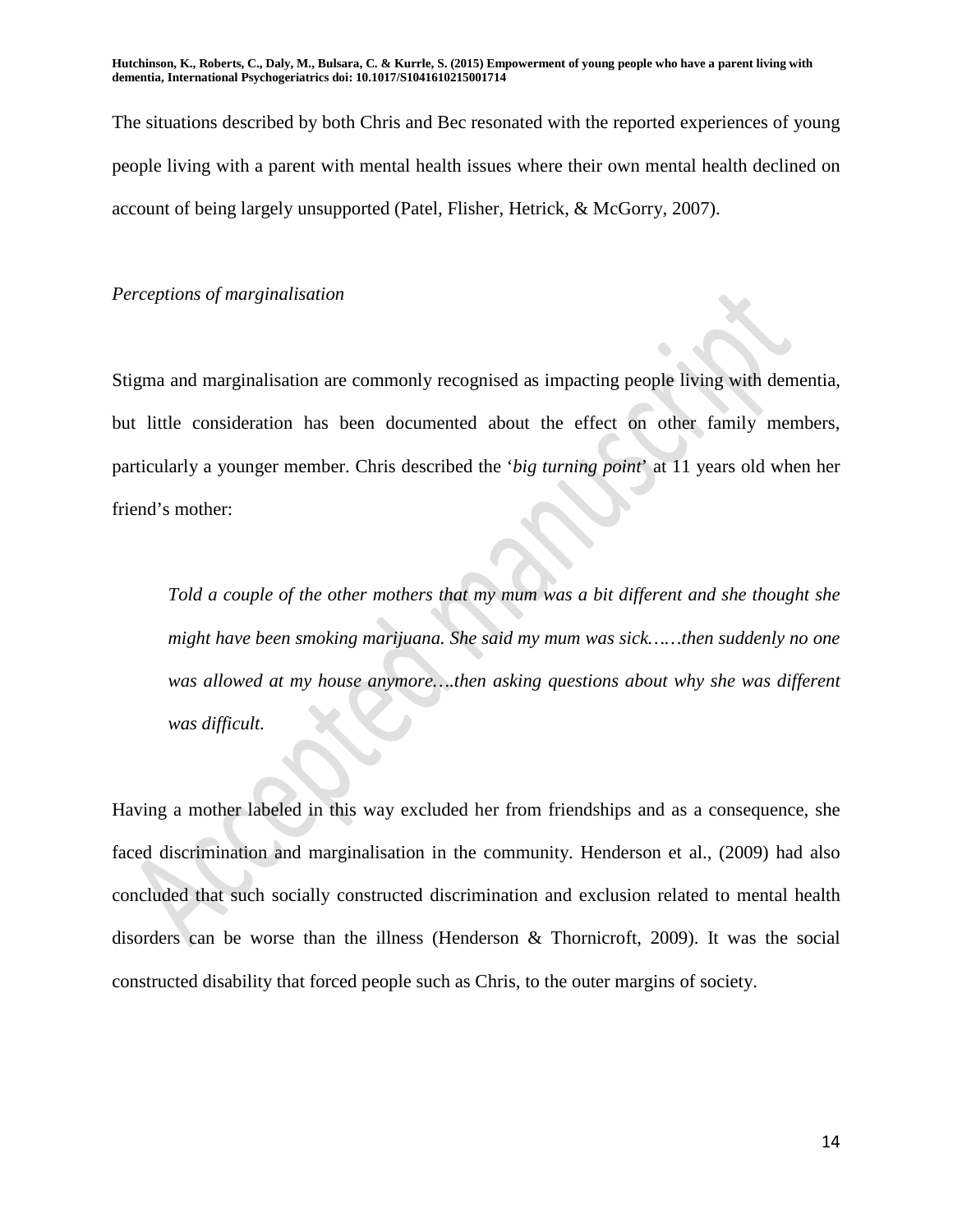Young people observed discriminatory behaviour around dementia, which they did not perceive in families living with other diagnostic labels such as cancer. The differing reactions of others to dementia and cancer were described by Chloe;

*There's this real shame around Alzheimer's. No one wants to talk about it; no one wants to acknowledge it. Everyone wants to say 'she's fine': there's such denial. Where with dad it's much more, 'how's your dad, how's chemo' and 'oh you poor things'.*

In summary our research theme of invisibility could be considered a manifestation of the lived experiences of the young people through their experiences of isolation, neglect and marginalisation. Our data showed many examples where the young people '*struggle quietly on their own*' or describe '*feeling alone'.* Other researchers have also reported invisibility among young carers in general, which is secondary to negative societal attitudes to their caring role within the family (Moore & McArthur, 2007; Rose & Cohen, 2010).

#### **Connectivity**

The theme of connectivity was explored through the sub themes related to the ways in which the young carers interacted with *family and friends, health and service providers* and *education.* Through a process of connectivity young carers' accessed support as relationships were formed between people who need to talk or between people who need help and people who can offer help (Wenger, 2000). Negotiation of social barriers through engagement and relationship building by concerned others can aid in the formation and maintenance of the young people's social bonds.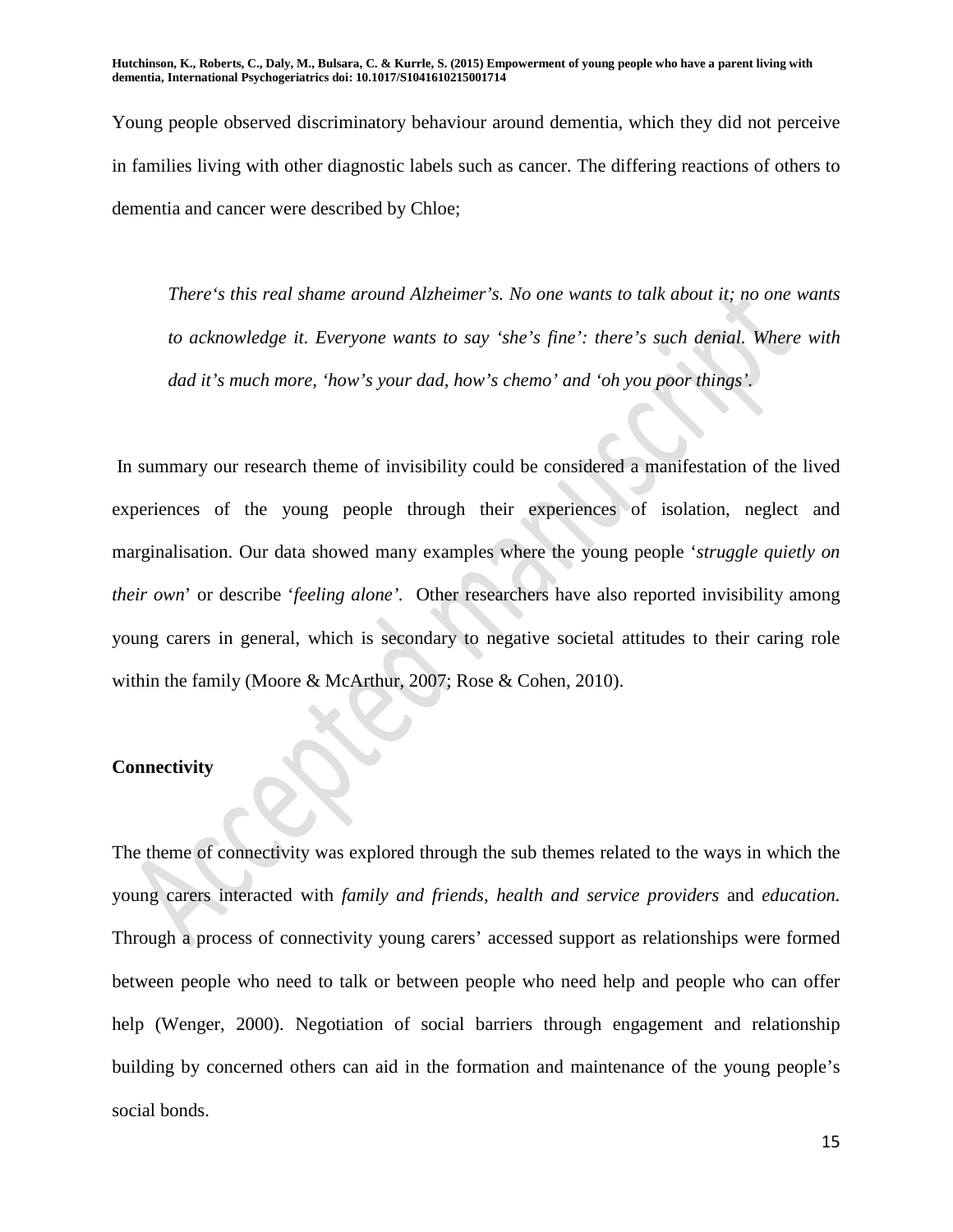### *Family and friends*

Positive connections with family and friends can alleviate some young peoples' concerns caring for a parent through this mutual support by significant others. Sonia alluded to the conflict of a mother-daughter role reversal where she as a young person felt she was parenting her mother. At the same time Sonia was thankful for her sister's support;

*I feel like I have a teenage daughter*…..*thank god I have my sister because we can talk about it together.*

However, as is often seen within families living with YOD, connectedness can be difficult to maintain especially through familial conflict. Sam described '*a big conflict in the family'* which affected relationships between two of his siblings and his mother, who was the primary carer for his father. This conflict resulted in both brothers not communicating well with their mother over many years along with developing ongoing anxiety issues. The observation that stressful situations can disrupt families and friendships leading to further loss of potential support networks for young carers in general (Mayberry et al., 2005; Pakenham, 2012), also applies to YOD families too.

Carol used a metaphor of connection in social media discussion groups to emphasise her sense of disconnection in the social world.

*…..no one [is] keeping the thread of where you are and how you are going.*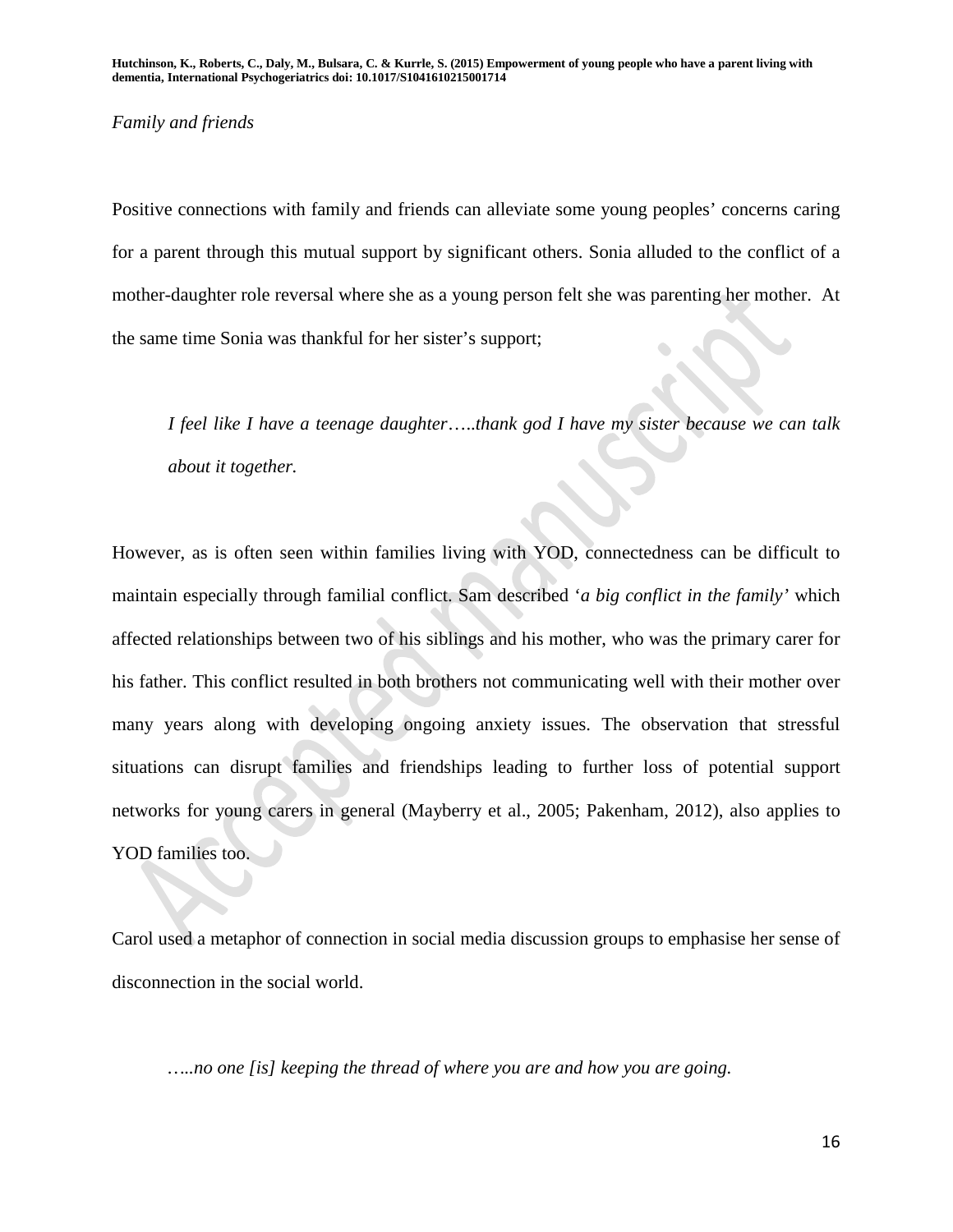Paradoxically, connections with her peers were helpful for Carol since they provided a degree of normalcy.

*Friends provide me with relief precisely because they are not going through the same thing as me and they can provide distraction or they cannot remind me of it.*

Whilst family and peer connectedness is important for promoting the kind of resilience that Carol showed, there is often reluctance for young people to seek support from peers. This is often due to their general lack of understanding of having a parent living with YOD. However the maintaining of a meaningful relationship with at least one person is widely acknowledged as being important. It is known to help with the overall adjustment and the emotional well-being of young people (Mayberry et al., 2005; Pakenham & Bursnall, 2006).

### *Health and Service Providers*

Health and service providers are not known for engaging particularly well with the whole family, across a range of ages, where a member is living with dementia (Barca et al., 2014; Gelman & Greer, 2011; Hutchinson et al., 2014). Loren experienced a sense of failed connection with service providers where no realistic options for support were considered for the family or her mother, yet alone provided.

*..the biggest stress that I have with this is that we don't know where to go. What we had, well we had three and a half years of trying to get it done and then after it was diagnosed*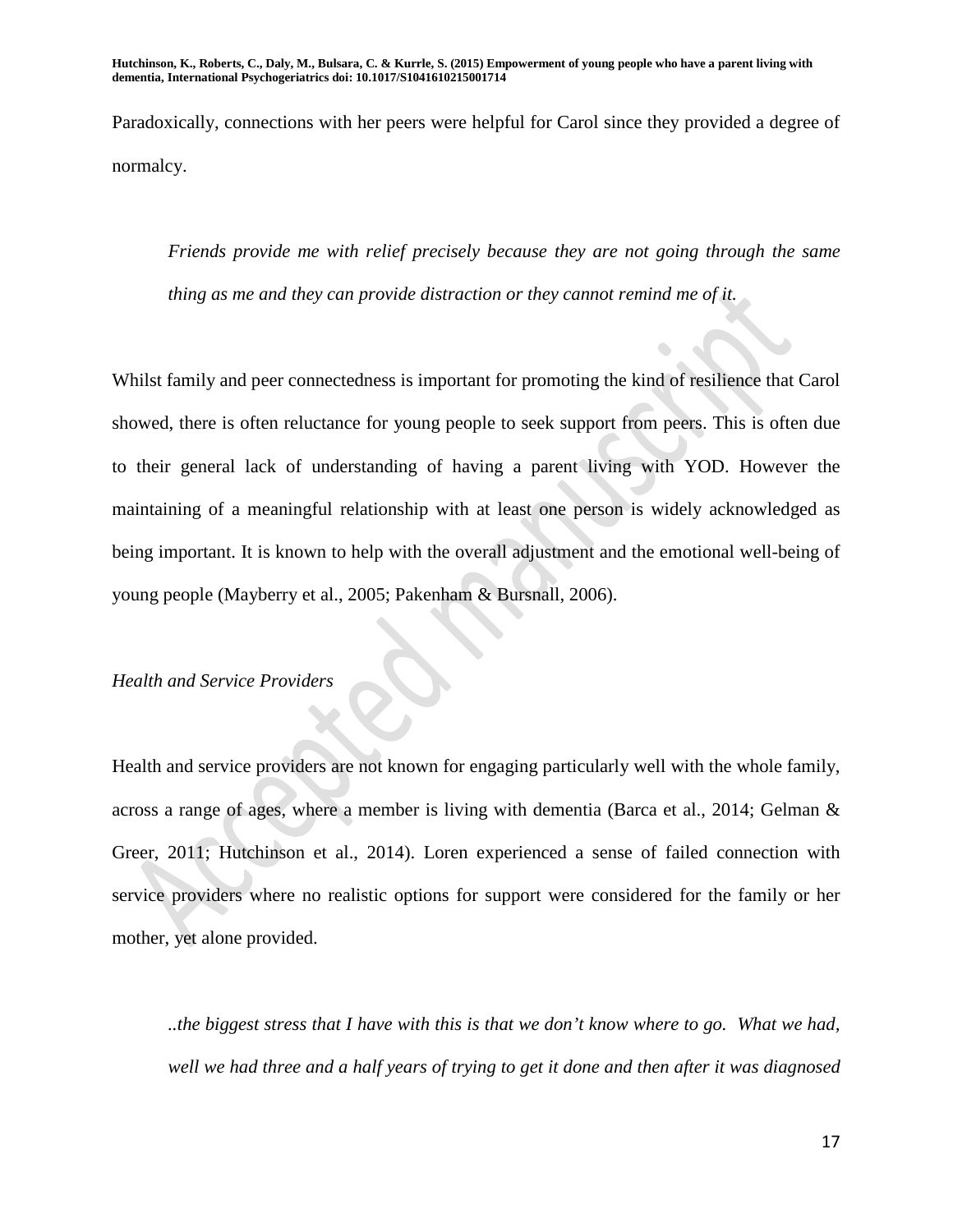*it was a bit anti-climactic because it was diagnosed and then we were just kind of left standing there with the diagnosis and you don't know what to do with it.* 

Receiving a clinical diagnosis of YOD left many families feeling disempowered and disconnected from health professionals often working within silo-based services, and perceived them as failing to acknowledge the impact on the whole family. One particular GP failed to engage and understand Carol's situation;

*I was just so shocked. She said like well this is the sort of thing you're going to be dealing from now on and you're your mum's only sort of resource……I just remember thinking like God it's…. you're not giving me much options here.*

On the other hand Loren reported the benefit of having a YOD key worker assigned to her family, which is an Australian federally funded government initiative. This key worker accessed and negotiated with a range of potential service providers.

*She was pretty much pivotal – I wouldn't be sitting here talking to you guys (young person focus group) if she wasn't involved at all because we'd still be sitting around…..They're trained in early onset dementia and she knows exactly what you need to do and she knows everything about it.*

Loren confirms the importance of being connected to relevant support and information as found by Allen et al., (2009). The contrary to this was health and service providers' lack of knowledge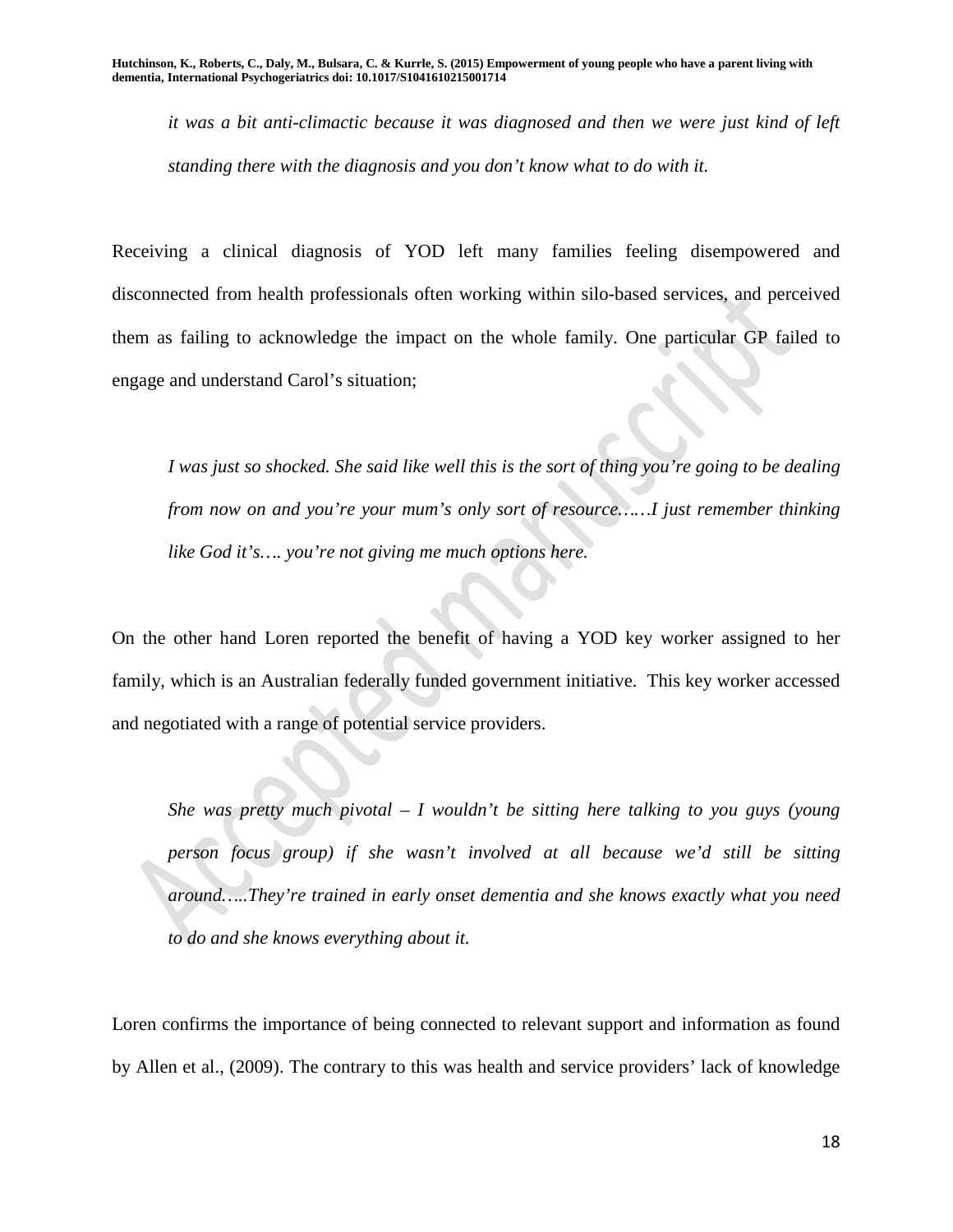of YOD friendly services left many of our participants largely disconnected and unsupported in a highly vulnerable situation, also reported by Allen et al., (2009).

#### *Education*

For young carers in general, school is widely recognized as a place where they can behave as children and experience respite away from their concerns about their parent's illness (Maynard et al., 2013; Rose & Cohen, 2010). Schools or education facilities can potentially provide stability when family life is unpredictable. For Chris being recognised as a carer by one teacher led her to the belief that:

*It was the most stable thing in those years when I was a teenager, was to have that high school.*

Nevertheless, the routine recognition of young carers within the school environment remains problematic. This is particularly noted in our research due to the prevailing societal view of dementia as a condition of older age therefore young people in schools are rarely considered to be in anyway involved. Despite support from her teacher, Chris experienced exclusion by her peers similar to other young carers who have reported difficulty forming friendships at school (Rose & Cohen, 2010). Chris felt alienated from school being labeled a '*trouble maker'* due to her unexplained absences. She found it hard to express her concerns, acting out in response to the challenges faced, typical of other young carers (McAndrew et al., 2012).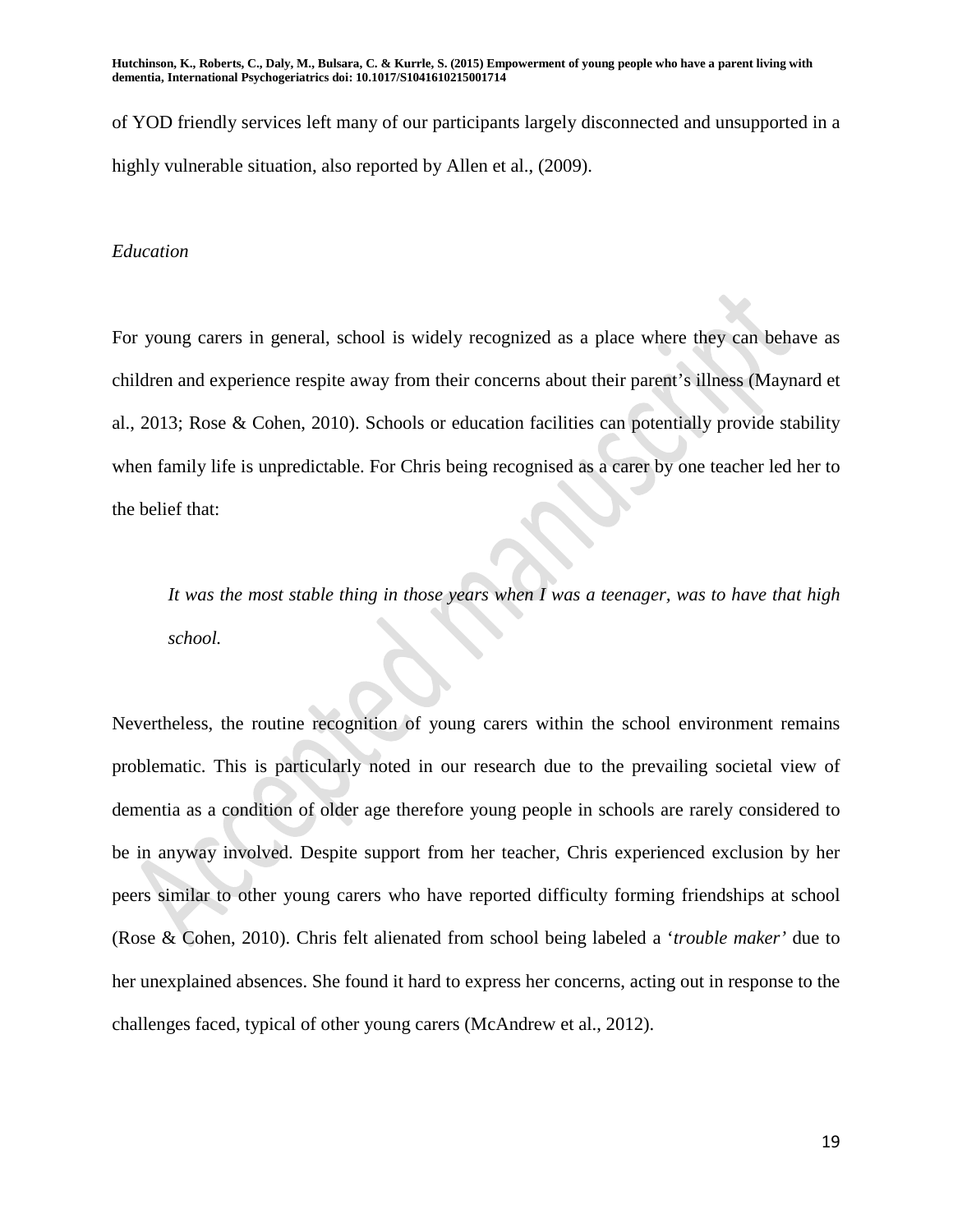Participants living with a parent with YOD felt a sense of stability and purpose in a learning environment alongside school support, both practical and emotional, was particularly important and protective of their mental health. This is similar to the experience of young carers who have parents living with other forms of disability (Gilligan, 2000; McAndrew et al., 2012; Rose & Cohen, 2010).

In summary our research theme of connectivity demonstrated the importance of young people maintaining or developing relationships with significant people within their social world. It is well established that there is a relationship between social isolation and a reduced sense of emotional wellbeing (Kawachi & Berkman, 2001). This was supported by our participants who reported the overall lack of engagement particularly related to their age and parent's diagnosis of YOD, added to their vulnerability and social exclusion. As a result failed connectivity contributed to issues of adjustment and emotional distress for many.

#### **Being Empowered**

Being empowered consisted of two sub themes of *self- efficacy* and *collaboration*. *E*mpowerment is described as the observable change in oneself and the interaction with the environment (Tew et al., 2012) around the young person.

#### *Self – efficacy*

Self-efficacy refers to the confidence in one's ability to behave in a certain way or to create a preferable outcome (Bandura, 1977) and is strongly associated with the individual's sense of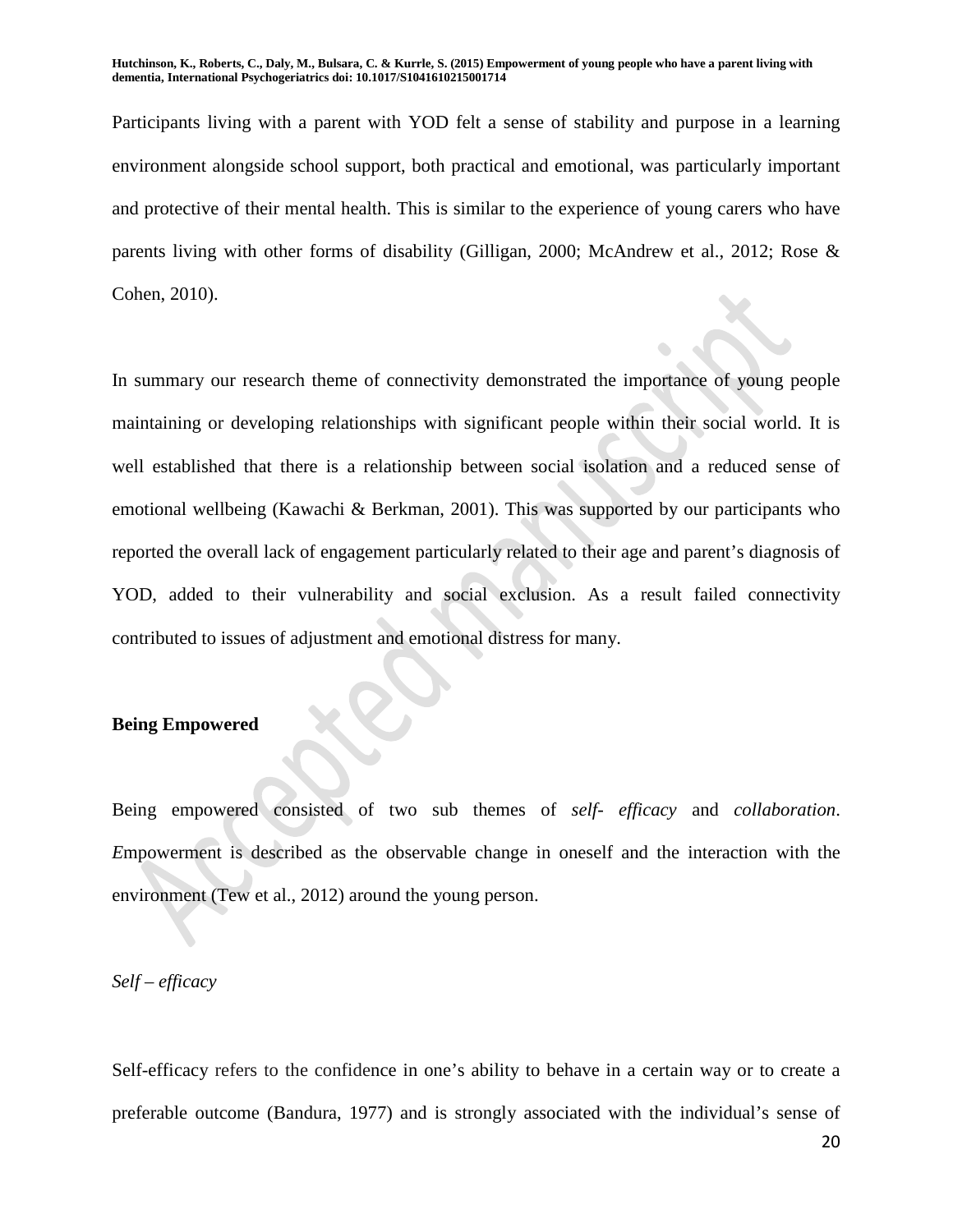empowerment (Wallerstein, 1992). Having a sense of direction and purpose can instill confidence and hope for the future. Once Chris acknowledged herself as a *'carer'* she applied for financial recognition of her role, realising that '*I need a plan.'* A new approach was considered;

*It wasn't so much my thinking of them (services) doing me a favour. It was my thinking of; this is something she's (her mum) entitled to.*

Her self-belief and self-efficacy was enhanced when she no longer viewed support as something that had to be earned but rather as a human right. During this process of reflection, she achieved greater confidence through these new insights. The greater confidence that self-efficacy creates alters the way people 'feel, think and act' (Singh & Udainiya, 2009, p. 2). Stephanie meanwhile described the importance of meeting other young people in a group situation who had managed similar challenges;

*..that other kids my age have been through some really horrible, horrible things. But they got through it and they came out the other side fine. It's always motivational when we're having a crisis.*

This group was perceived by Stephanie and others as '*the biggest lifesaver in the world'.* This justifies Bandura (1993) views on the importance of shared experiences and witnessing other similar young people overcome their challenges as provides the impetus to succeed in challenging situations. For Bec, eventual success in organising residential care for her mother gave her a sense of purpose and direction to her life. She had time to look after herself as she no longer lived: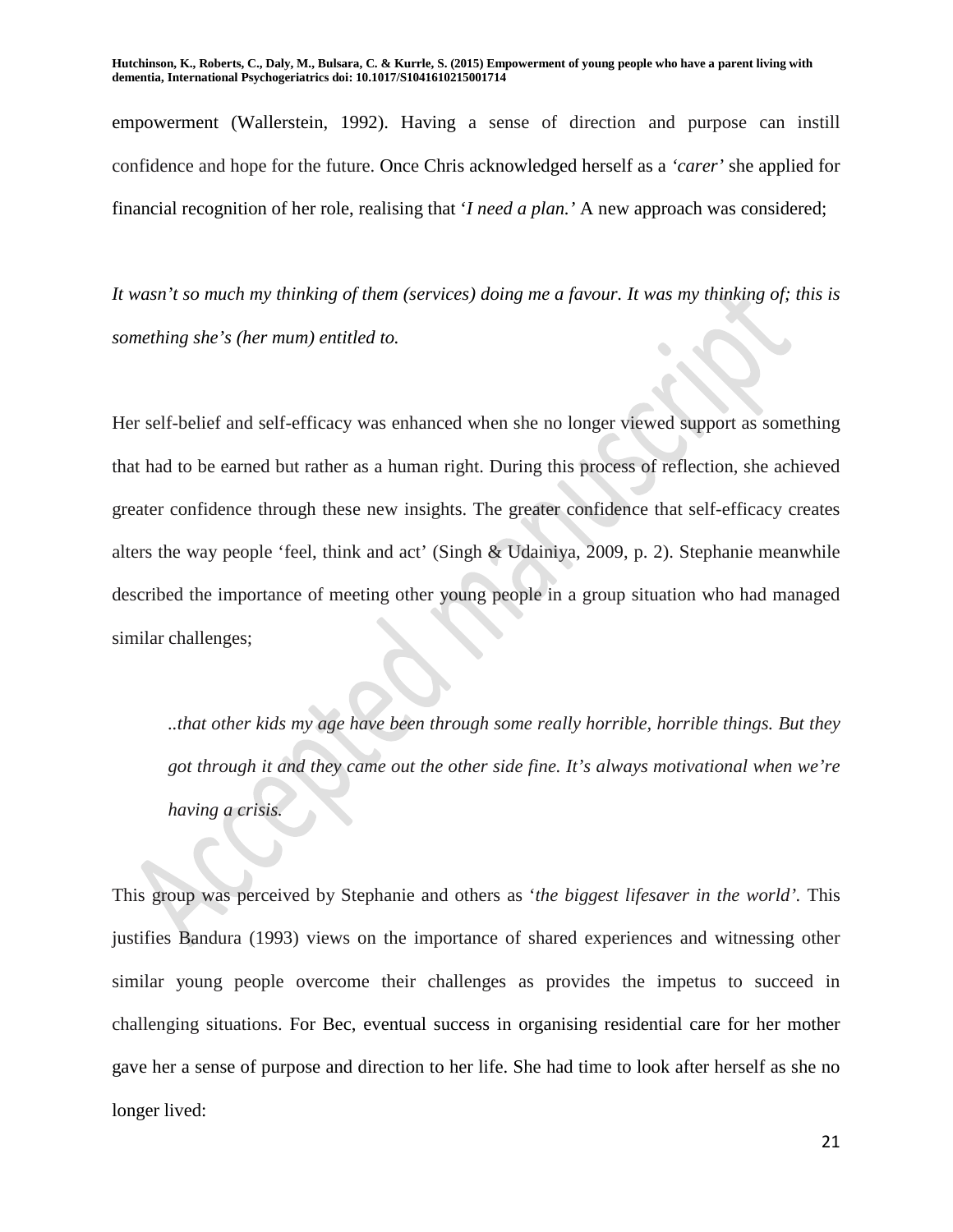*…out of a bag, eating MacDonald's. I've lost 16kgs since I don't have to go down there. I can do sport, I exercise every day and I can plan my meals out. It's just so much better.*

Bec demonstrated how the advantages of obtaining permanent care for her mother helped her reshape her life; improve her own health and emotional wellbeing. Sam noted that selfrecognition of his '*dad's illness being a contributing factor*' to his own deteriorating emotional status helped him to change his attitude to be '*more genuine'* to others. In turn they encouraged him to source some crucial emotional support.

### *Collaboration*

Involving young people to work in partnership with organisations is important in drawing on the 'perspectives, insight and expertise' of the young people (Hagen et al., 2012, p. 1; McAndrew et al., 2012). Ann comments on her willingness to share her stories.

*I'm happy to talk to everyone or anyone who will listen. I've given lectures at … University for the med students.'*

Opportunities for sharing real life experiences can raise awareness and understanding of the impact of YOD within the community. Carol emphasised whilst dealing with her parent's '*death sentence'* policy makers need to develop some '*structure of support*' to help people like her.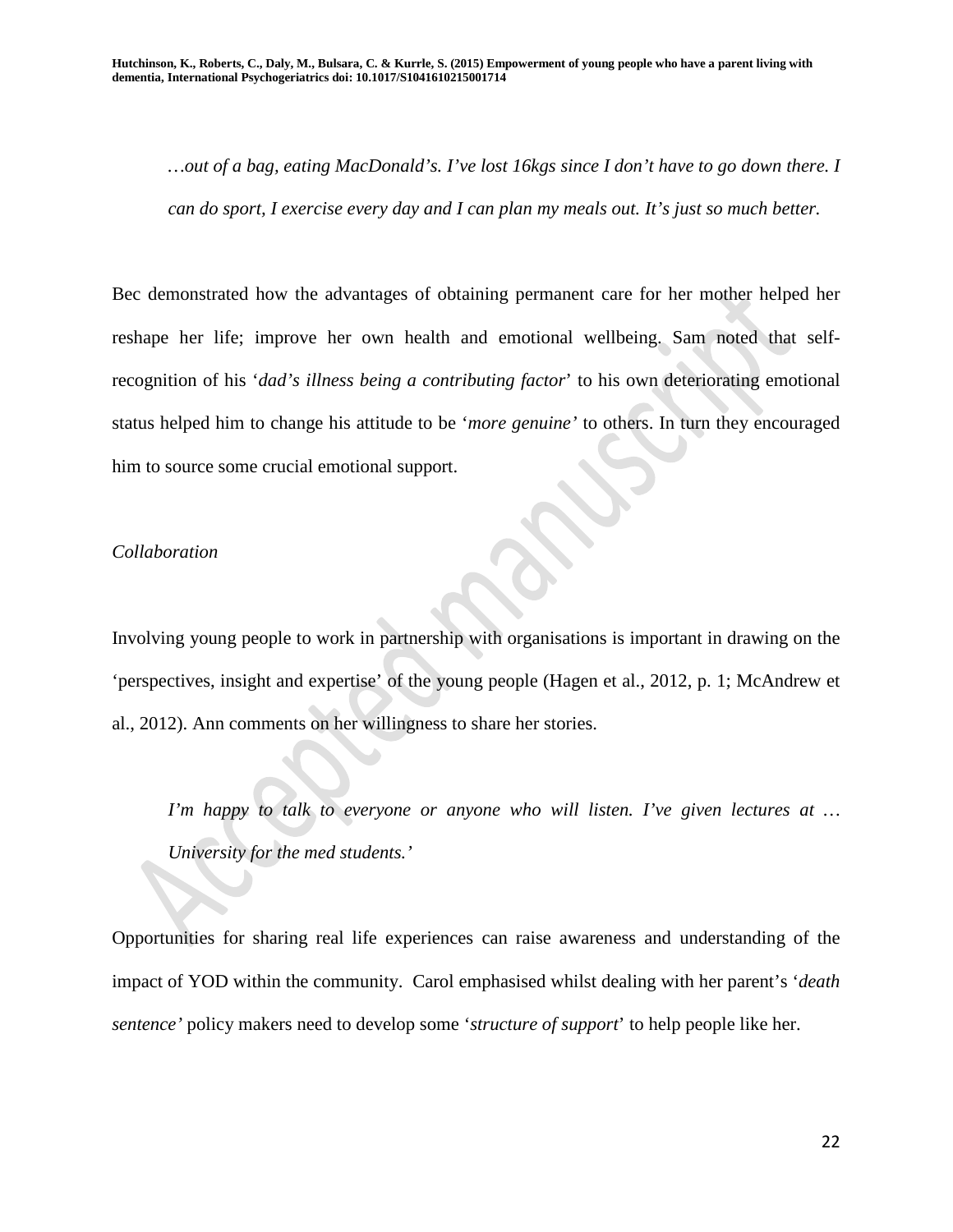G*iving doctors more of a sense of the avenues out there to refer people when they get that diagnosis. Seems just generally a bit of a blind spot, on peoples' radar, especially early onset.*

A collaborative advocacy approach, raising public awareness of YOD and its impact on young carers, was sought by some participants. Service providers can potentially collaborate and translate the service models that have been successful within cancer and youth mental health services in supporting young people and their families (CanTeen, 2014; Montague, Varcin, & Parker, 2014).

Our data highlight that whilst having a parent with YOD is a constant in the young person's life, gaining self- confidence and a sense of direction through creating personal goals or having a purpose can be empowering. Being informed, knowing their rights and having access to necessary resources about YOD can empower young people's self-advocacy, support their own well-being, and promote inclusion (Hutchinson et al., 2014; Rose & Cohen, 2010).

### **Discussion**

Three themes emerged from our data illustrating the influence society has on the lived experiences of young people and the complex interplay with their social world. The socially constructed disablement experienced by young people in families having a parent with YOD have left many feeling marginalised and disempowered, which society has an obligation to address.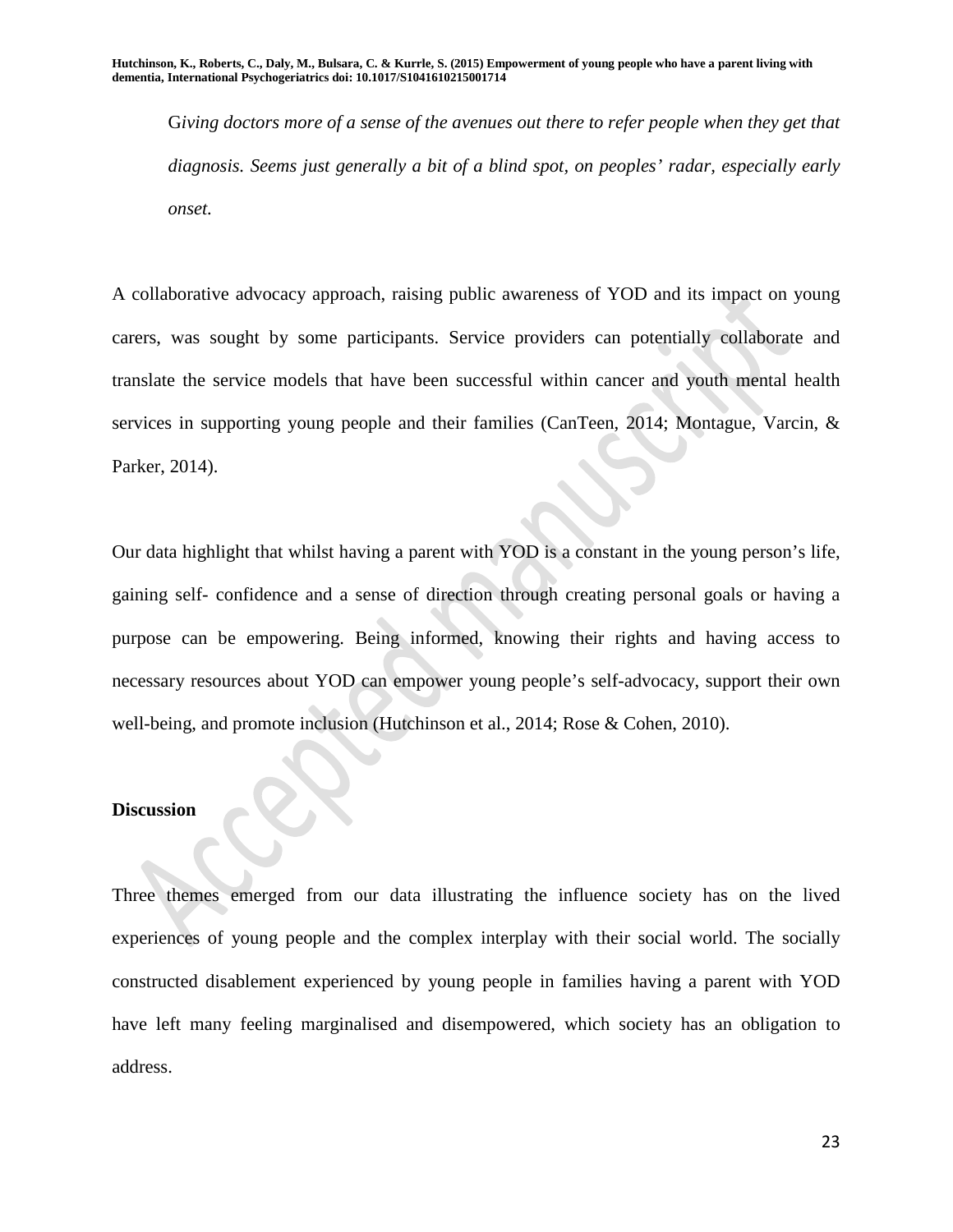The first theme of *invisibility* identified young peoples' experiences of isolation, neglect and marginalisation similar to young carers of parents living with a range of mental illnesses. Current services did not respond to the whole families' needs and therefore did not take a social model approach to service design. Further limitations in knowledge and access to age appropriate services within the dementia sector contributed to young carer social exclusion and isolation. In some cases, failure of access to the necessary support led to economic hardship, where issues of neglect arose. According to the social model, this is a societal issue not an individual concern specific to a diagnosis, and therefore should be managed appropriately (Barnes, 1992; Barnes & Mercer, 2011; Oliver, 2009).

Our findings of the relationship between invisibility and mental health issues in young people in families with YOD have not been considered before. There are similarities with the findings of Patel et al., (2007) in that living with parents with a mental health disorder as well as social disadvantage is strongly associated with developing mental health disorders in young people. So raising the awareness about young peoples' experiences of marginalisation in families with YOD is imperative in terms of negating *isolation*, *neglect* and subsequent *perceptions of marginalisation*.

The second theme of *connectivity* explored the repercussions of failed engagement within their social world and highlighted the significance of fostering social connectedness safeguarding them against life's challenges. Although being connected to the family was preferred by most participants, maintaining a significant relationship with at least one person was recognised as important in terms of adjustment and emotional well-being. Appropriate early health professional engagement with young people, as observed similarly within the mental health sector, is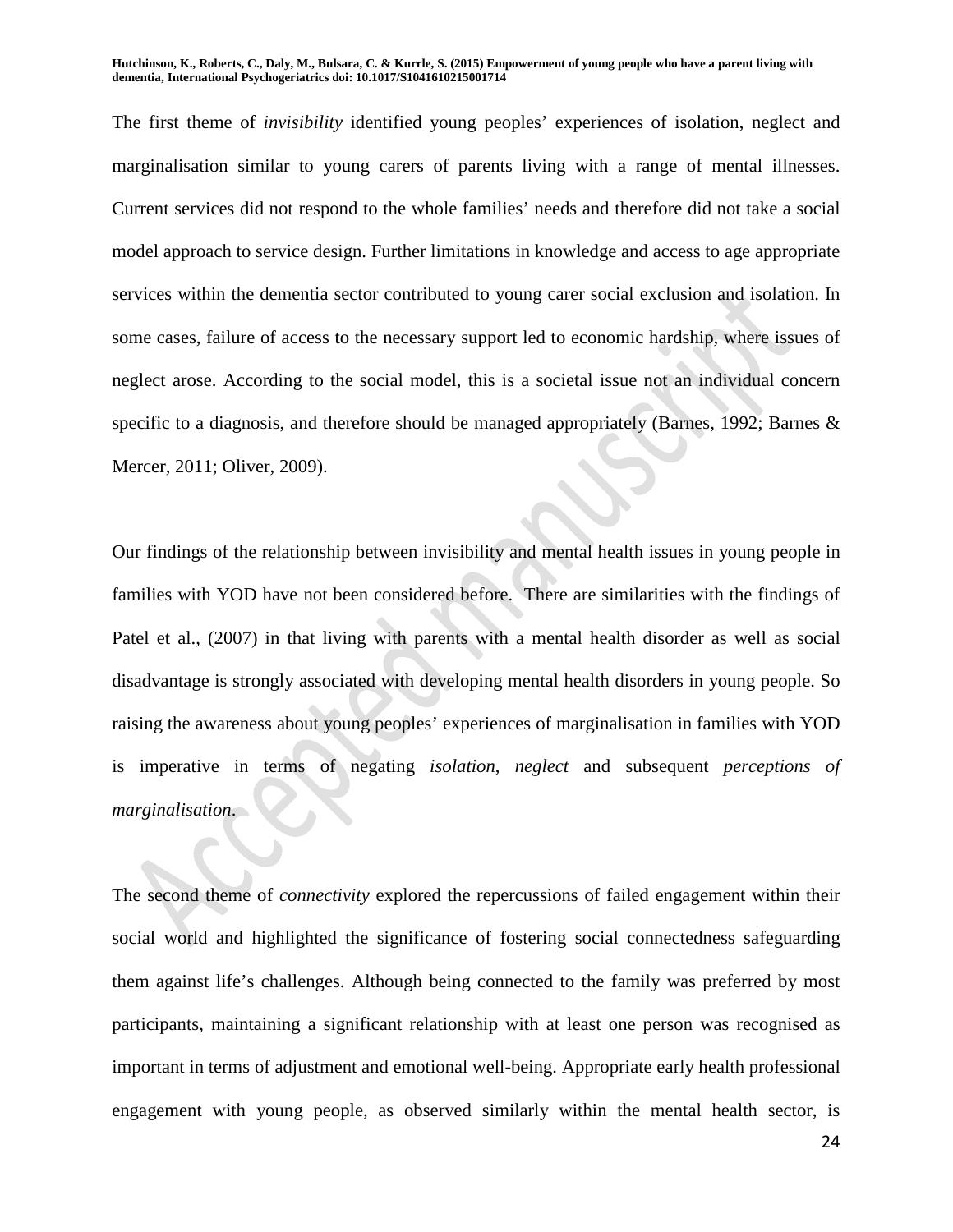fundamental in the recognition of their rights in these families, connecting them to necessary social support and beneficial for their psychological well-being (Kawachi & Berkman, 2001; Patel et al., 2007). This is also true for the education sector where engagement can provide some form of stability within an unpredictable world. Participants in this research pointed out the disparity in being acknowledged in a school environment as a young carer, due to the lack of public awareness about YOD impacting young people.

The third theme of *being empowered* explored the development of self- confidence and the role of self-efficacy. Being empowered supported young people's ability to be more in control of their future and assisted them in determining and accepting what they could or could not be in control of. However, the process of empowerment encouraged the breaking down of social barriers and permitted individual's development of positive and meaningful relationships, focused on their needs. Importantly young people often want to speak up and should be encouraged to do so. Being involved in the process of policy development will ultimately affect the future of families impacted by YOD.

#### *Implications*

This new research considers the social model of disability (Barnes & Mercer, 2011) as a theoretical framework to help in the understanding of how society contributes to the experiences faced by young people in families living with YOD. From this perspective the parent's diagnosis is not the only reason for the young people feeling overwhelmed within the family. The failure of society in recognising individual needs, and supporting accordingly, contributes significantly to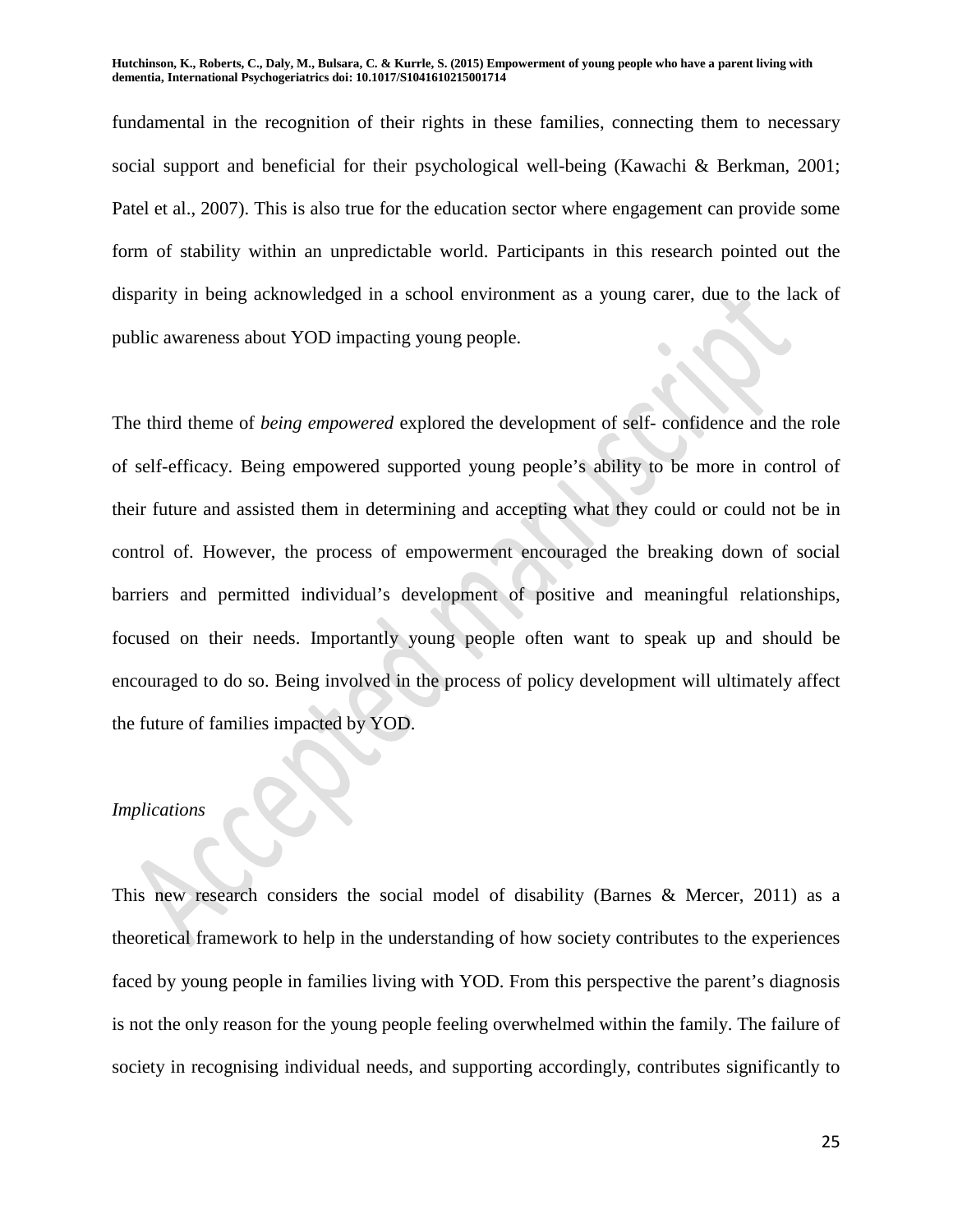disempowering and marginalising individuals (Aldridge & Becker, 1999; Gelman & Greer, 2011; Hutchinson et al., 2014).

The social model of disability focuses attention on the real barriers and problems faced within these families from the perspective of living with a parent with YOD. Their socially constructed disablement is a social issue rather than an individual or family concern. This theory helps in recognising that the present isolation and crises experienced within families can be exacerbated by the 'way services are designed and delivered' (Gilliard et al., 2005, p. 582). However the social model of disability not only demonstrates societal issues but guides researchers and health service providers down a pathway for social change for families and people living with YOD. This is a social change that is seen more commonly within the physical disability sector and more recently the mental health sector (Barnes & Mercer, 2011; Beresford, 2004; Oliver, 2009). Integrated health care and support services need to be tailored to individual needs, enabling young peoples' connection to appropriate support and organisations through the practice of routine engagement with the whole family.

Gilliard et al., (2005) described a 'conspiracy of silence' surrounding a family member with dementia as being common due to societal stigma (Gilliard et al., 2005, p. 580). Unsurprisingly Alzheimer's Australia reported that young people try to cope with their parents' diagnosis without the involvement of others in an effort to maintain their parent's respect and dignity (Alzheimer's Australia NSW, 2010). The corollary to this is that recognition and support of young carers irrespective of parent's diagnosis can reduce experiences of marginalisation as observed in other discriminated groups (Robson 2004). This emphasises the importance of dealing with issues of labelling and stigma promoting inclusion of all family members to begin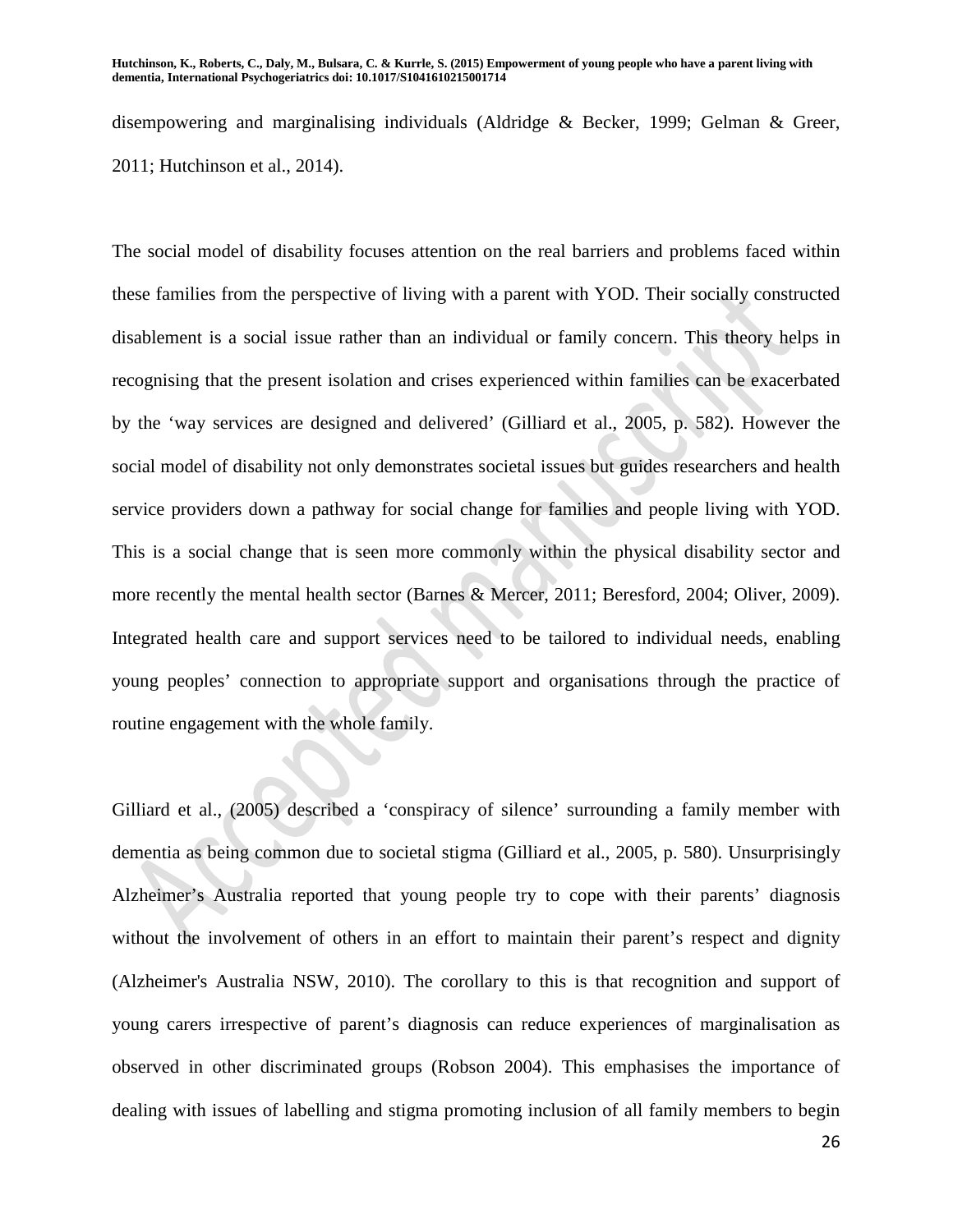creating more equity within society. Rose et al., (2010) exposed inequality depending on diagnostic labels. They noted that young carers of family members with cancer did not experience the same amount of 'invisibility, shame and stigma reported by young carers of adults with mental health difficulties' (Rose & Cohen, 2010, p. 480). This suggests that support networks need to address individual needs rather than being diagnosis specific which can lead to a greater sense of individual empowerment for young carers. This is particularly important within dementia services as there is a prevailing focus on the aged care model of care.

Maintaining social connectedness is valuable for overcoming social barriers creating resilience and empowerment. The authors agree with other studies that being connected with support specific to need could potentially prevent or reduce family breakdown, alleviate anxieties and stress, and maintain connections with their social world (Allen et al., 2009; Gelman & Greer, 2011; Hutchinson et al., 2014; Roach, 2010). Without a positive relationship the accumulation of negativity in these young people's lives can have a ripple effect into adulthood if this process is not addressed and social change is not fostered (Gilligan, 2000). So meaningful connectivity needs to be fostered to help individuals become empowered but this will be limited without the accompanying social change (Masterton & Owen, 2006).

Taking a social model perspective, the dementia sector should be more actively engaged with young people in order to counteract marginalisation and advocate for social change and equity in access to services. Maynard et al., (2013) have emphasized the importance of communication and connection to resources and support opportunities that can enable families to plan effectively for the future and deal with the ongoing grief and eventual loss of a parent. The idea of health and social care practitioners and policy makers engaging and collaborating with young people in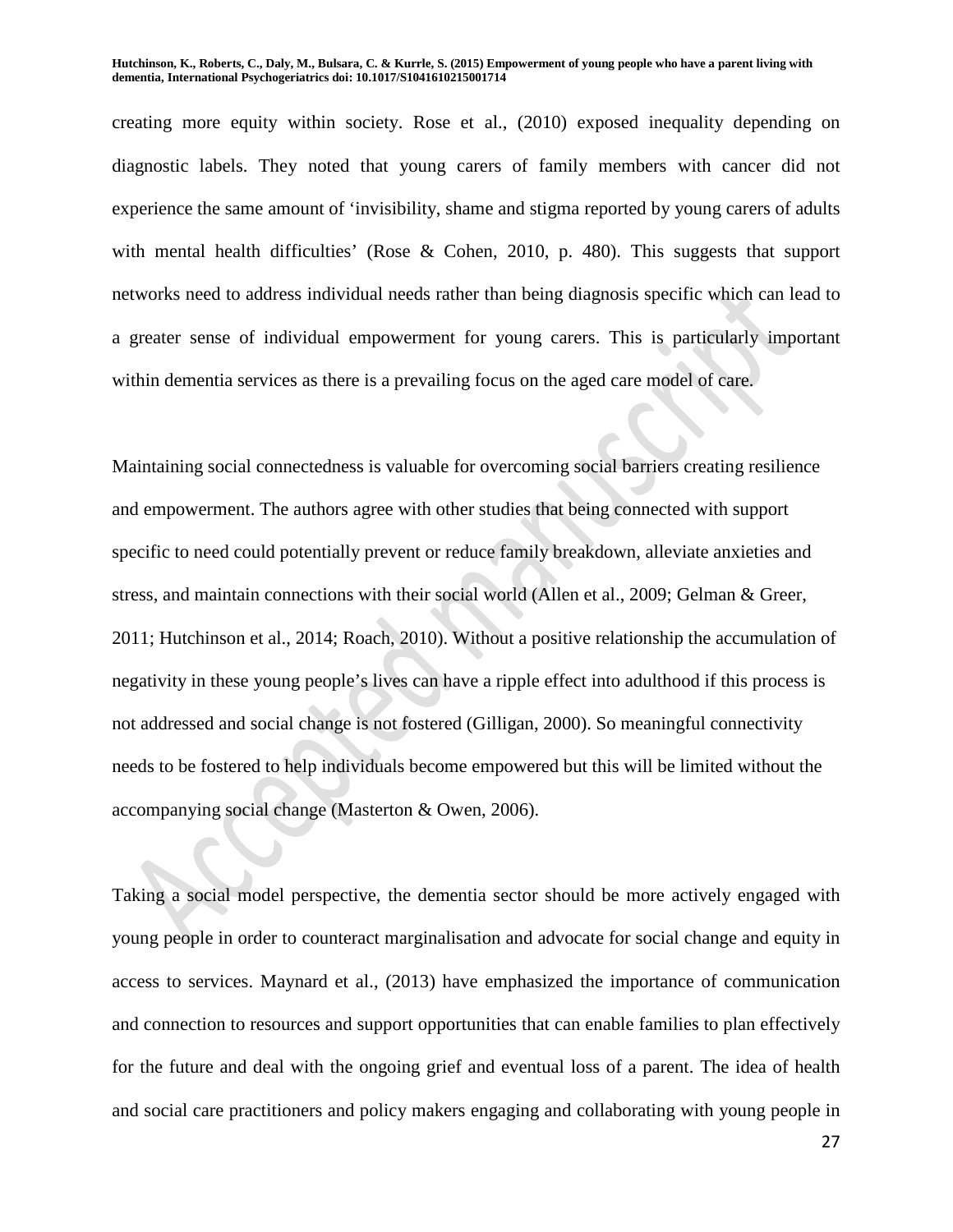families within the dementia sector is relatively new. As reported elsewhere knowledge from youth organisations demonstrated young people's contribution to social change is valuable and empowering (Hagen et al., 2012; Robinson & Cottrell, 2005). In accord with Patel et al., (2007) there is a need for health professionals to develop a 'particular style' and skill to engage young people which unfortunately is often lacking (Patel et al., 2007, p. 7). Many young people do not have a regular GP and a common barrier to seeking help is stigma, embarrassment and an expectation of managing on their own. Training for health professionals can help in this regard.

From a social model perspective, there appears to be many shortcomings in policies where these young people have been in effect disabled by a society that is not inclusive. The social model of disability demands campaigning and advocating for inclusion and equality and for the young people to be acknowledged as experts in their own right, both as carers and service users. Promoting self-efficacy of young people to achieve a level of mastery by adapting and adjusting to the specific situations they find themselves in is important. Through the practice of connectivity mediated by the process of engagement leads to empowerment (Masterton & Owen, 2006) that could promote change to enhance their futures.

Furthermore the social model of disability stresses the responsibilities of society to respect individual needs, and shifting the focus for services design and delivery away from a medical model to a social model (Barnes & Mercer, 2011; Beresford et al., 2010). Professional support is pivotal to families living with YOD but not routinely adopted. There is a need for more cooperation across sectors, between services and health workers, to effectively manage and support these families having had appropriate interdisciplinary training (Barca et al., 2014; Gray, Robinson, & Seddon, 2008). In the Australian context, further development of the YOD key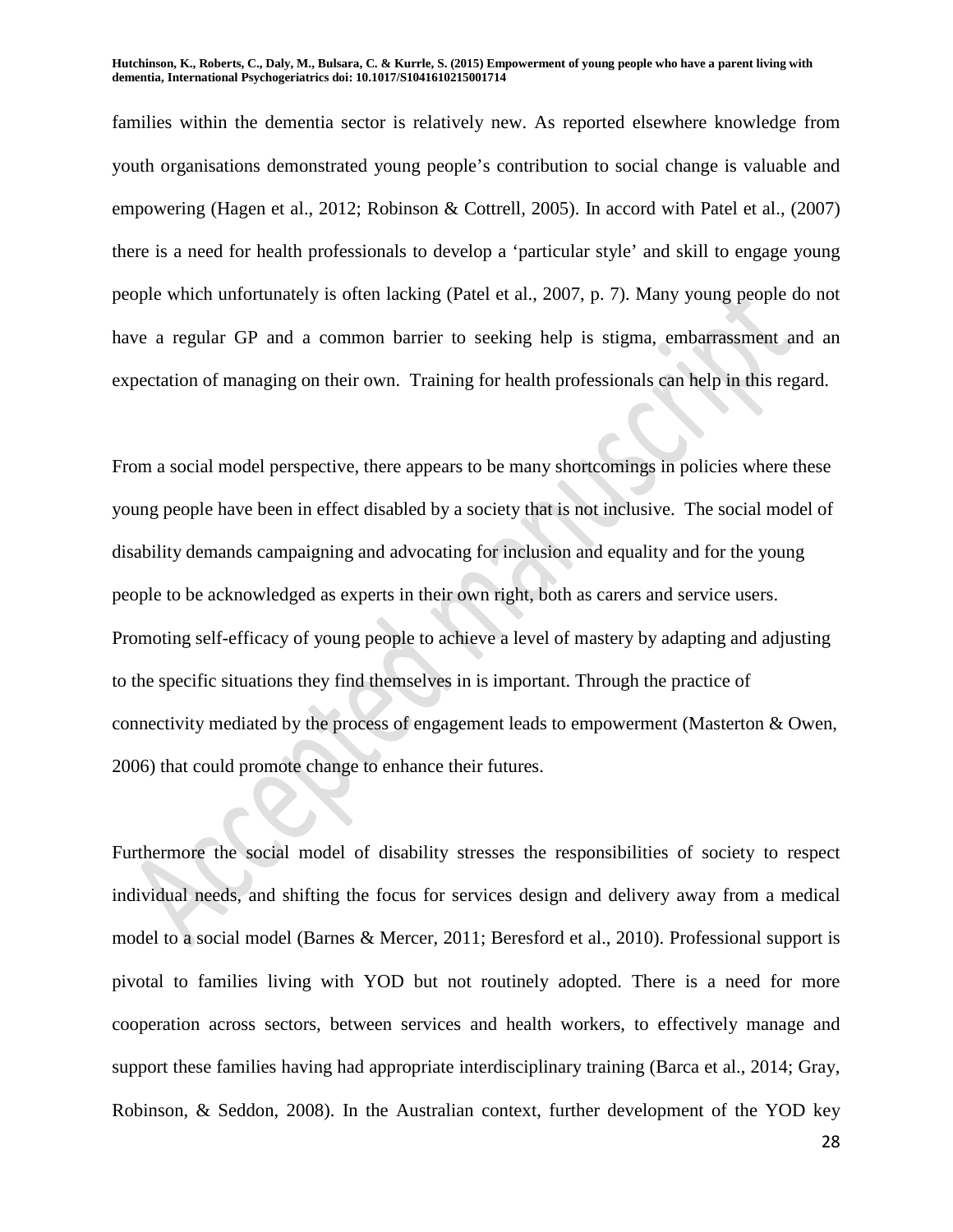worker could provide a vital negotiator between the young people and relevant services which otherwise can be challenging to navigate.

There is an opportunity for young people living with a parent with YOD to have greater connectivity by embracing technology. For example, social media usage within youth mental health sector opens up possibilities for reducing stigma, promoting help seeking behaviour, and developing more innovative ways to responding and connecting to individuals (Christensen, 2014; Kauer, Mangan, & Sanci, 2014). The dementia sector could potentially maximise their reach by harnessing new technologies creating flexibility in practice and thinking.

It is important to contemplate all the opportunities that currently exist for collaboration, translation of service and support frameworks from other health, service and education sectors where the complexity and powerful influences of society have been considered to some extent. Using the social model of disability as a framework calls for service providers to move away from silo based, diagnostic specific services and adopt a more integrated approach which encourages partnership with service users in planning and designing services.

#### *Limitations*

Our findings represent the views of a small group of young people who volunteered for the study. We acknowledge that females were over represented in our sample however this reflects Australian data which suggests females over 18 years tend to be more likely to report being a young carer confirming the gender difference (Smyth, Cass, et al., 2011). Only 6 people were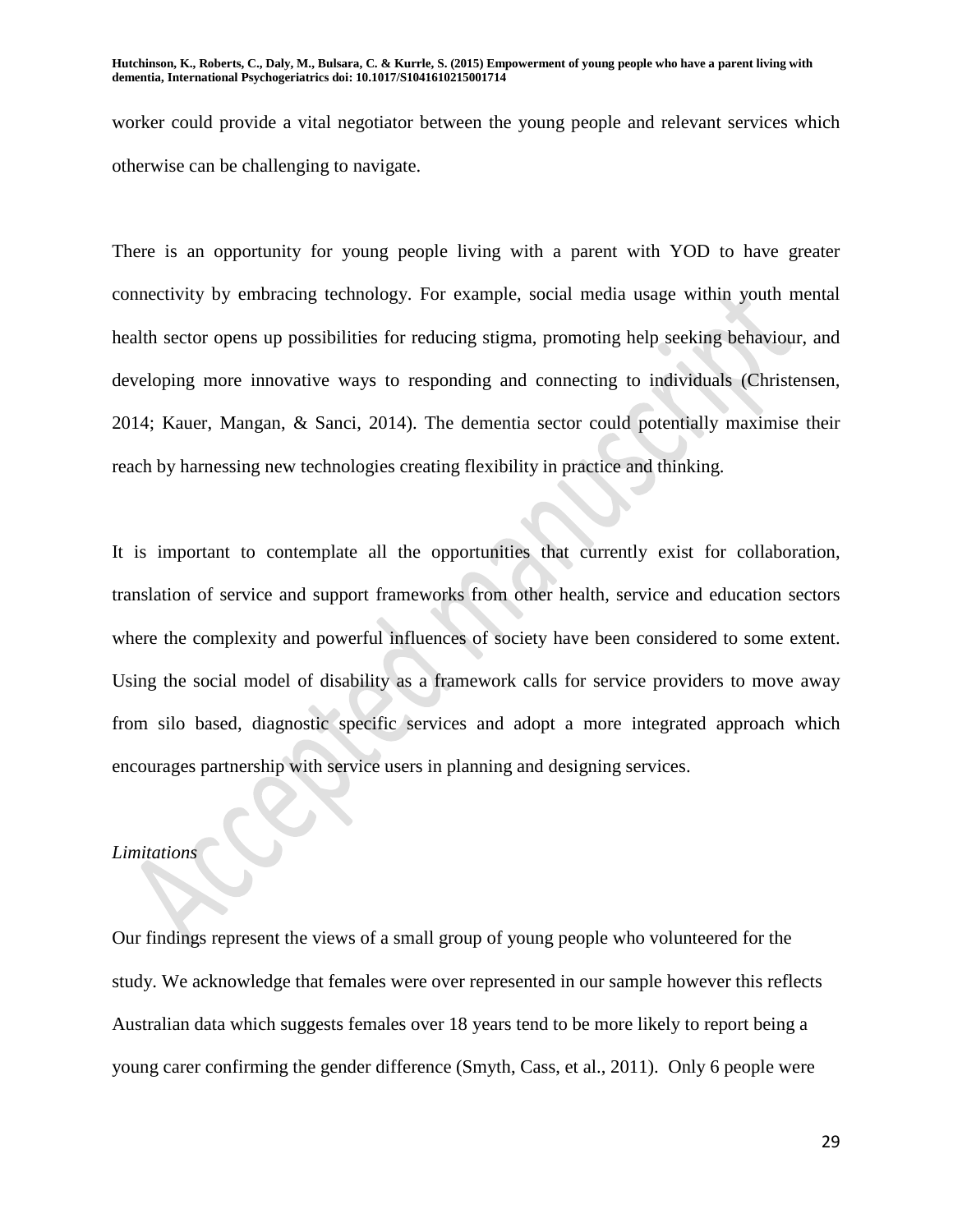from the 10 - 24 age group, at the time of interview, although data was obtained retrospectively from older participants reflecting on their younger years.

### **Conclusion**

The current plight of young people living with a parent of YOD encourages a fundamental shift to a social approach to service design and delivery addressing individual needs within these families. Using the social model of disability as a framework can help in the development of enabling strategies that encourage and maintain social connections. Cross sectorial collaboration and cooperation with service users, incorporating technology opportunities, is essential to promote social inclusion, societal acceptance and empowerment of individual family members. Family's impacted by YOD, feel that dementia can no longer remain within silo-based services and must now embrace specific individual requirements building new ways of working together.

## **Conflict of interest**

None

### **Description of authors' roles**

K Hutchinson designed the study, collected the data, analysed the data and wrote the paper. C Roberts designed the study, supervised the data collection, analysed the data and assisted in writing of the paper. M Daly analysed the data and assisted in writing the paper. C Bulsara analysed the data and assisted in the writing of the paper. S Kurrle designed the study, supervised the data collection and assisted in writing the paper.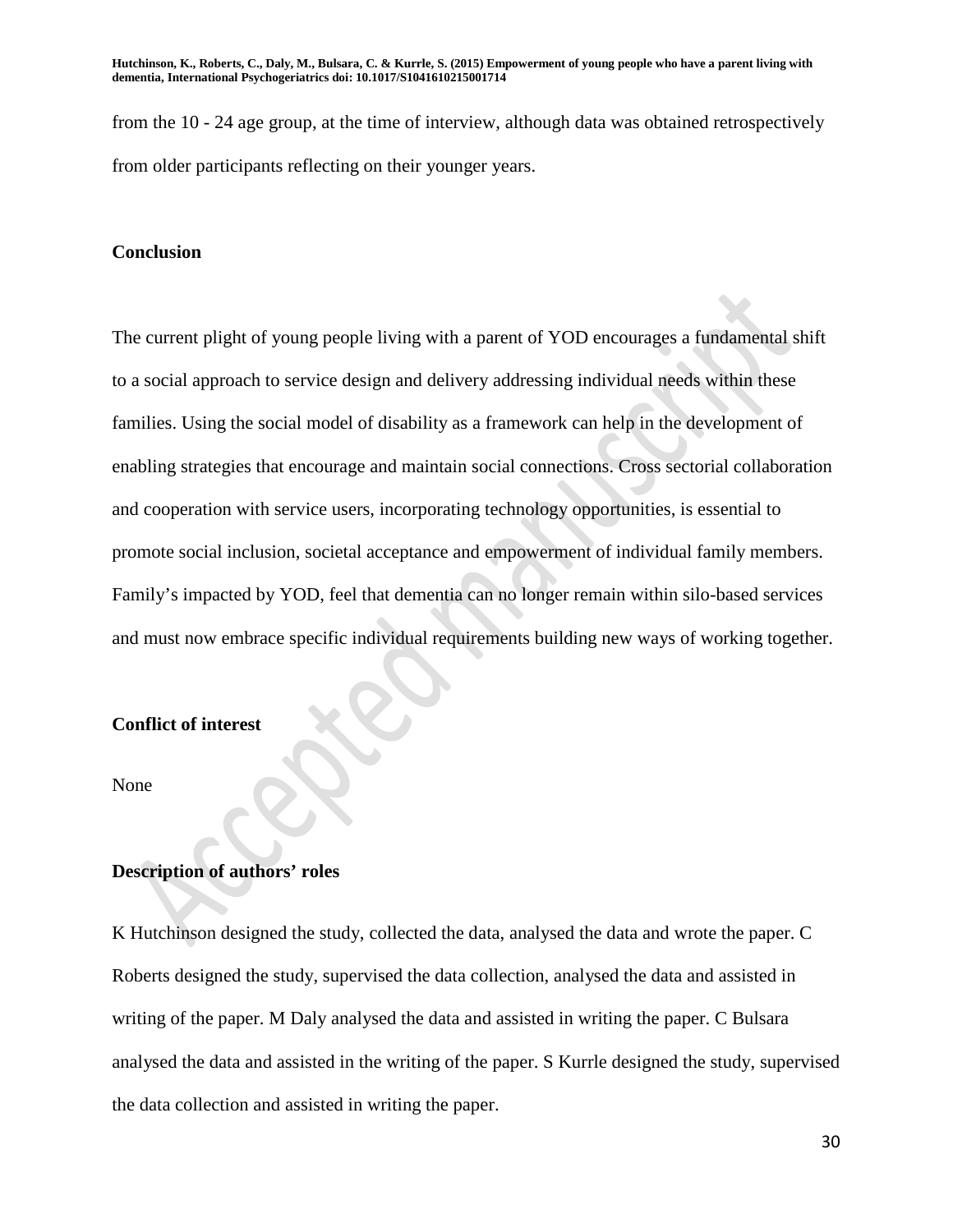## **Acknowledgements**

Thank you to the NHMRC Partnership Centre on Dealing with Cognitive on Dealing and Related Functional Decline in Older (CDPC) for the research masters scholarship supporting this research study**.**

## **Copyright**

**This article was accepted for publication and appears in a revised form, subsequent to peer** 

**review and editorial input from Cambridge University Press in International** 

## **Psychogeriatrics**

## **References**

31 Aldridge, J., & Becker, S. (1999). Children as carers: the impact of parental illness and disability on children's caring roles. *Journal of Family Medicine, 21*, 303-320. Allen, J., Oyebode, J., & Allen, J. (2009). Having a father with young onset dementia - the impact on well being of young people. *Dementia, 8*(4), 455-480. Alzheimer's Australia NSW. (2010). Addressing the Stigma associated with Dementia (P. a. I. unit, Trans.) (pp. 1-30). North Ryde NSW: Alzheimers Australia NSW. Australian Institute of Health and Welfare. (2012). *Dementia in Australia*. Canberra. Australian Institute of Heath and Welfare. (2011). Young Australians: their health and wellbeing (AIHW, Trans.). Canberra. Bandura, A. (1977). Self- efficacy: Toward a unifying theory of behavioural change *Psychological review, 84*(2), 191-215. Bandura, A. (1993). Perceived self-efficacy in cognitive development and functioning. *Educational psychologist, 28*(2), 117 - 148. Barca, M., Thorsen, K., Engedal, K., Haugan, P., & Johannessen, A. (2014). Nobody asked me how I felt: experiences of adult children of persons with younger onset dementia. *International Psychogeriatrics*. doi: doi:10.1017/S1041610213002639 Barnes, C. (1992). An exploitation of the principles for media representations of disabled people. Krumlin, Halifax: The British Council of Organisations of Disabled People. Barnes, C., & Mercer, G. (2011). *Exploring Disability* (second ed.): Polity Press. Beresford, P. (2004). Madness, Distress, Research and a Social Model. In C. Barnes & G. Mercer (Eds.), *Implementing the Social Model of Disability: Theory and Research* (pp. 208-222). Leeds: The Disability Press. Beresford, P., Nettle, M., & Perring, R. (2010). Towards a social model of madness and distress? Exploring what service users say (First ed.). York.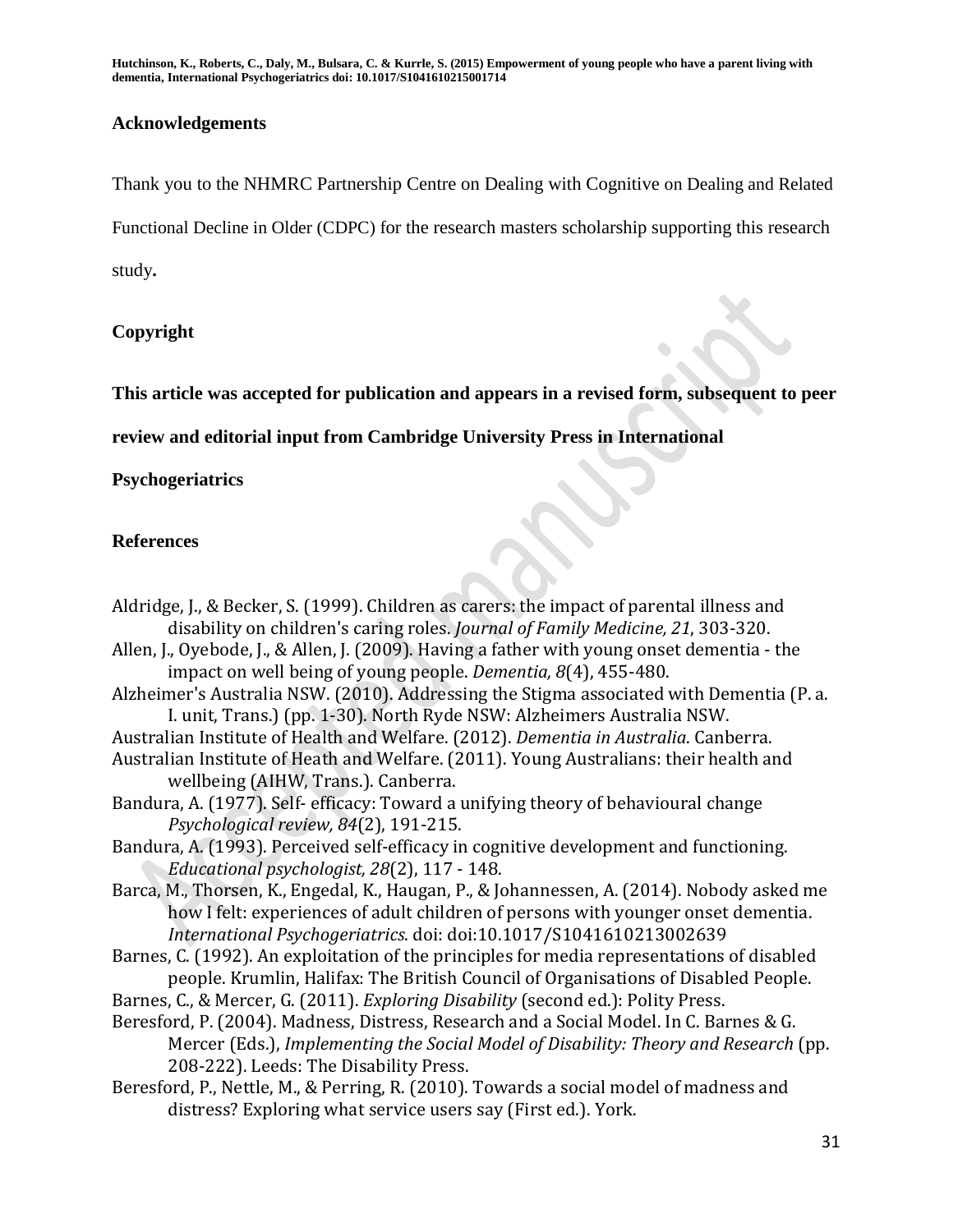- Bogosian, A., Moss-Morris, R., & Hadwin, J. (2010). Psychosocial adjustment in children and adolescents with a parent with multiple sclerosis: a systematic review. *Clinical Rehabilitation, 24*, 789 - 801.
- Brodaty, H., & Donkin, M. (2009). Family caregivers of people with dementia. *Dialogues in Clinical Science, 11*(2), 217-228.
- Byrne, P. (2000). Stigma of mental illness and ways of diminishing it. *Advances in psychiatric treatment, 6*, 65-72.
- CanTeen. (2014, January 2014). CanTeen Mission and Values. Retrieved 20 Oct 2014, 2014, from www.canteen.org.au
- Christensen, H. (2014). Social media, big data and the next generation of e-health interventions. *InPsych*.
- Denny, S., Morhardt, D., Gaul, J., Lester, P., Andersen, G., Higgins, P., & Nee, L. (2012). Caring for children of parents with frontotemporal degeneration: A report of the AFTD task forceon families with children *American journal of Alzheimer's disease and other dementias, 27*(8), 568 - 577.
- Gelman, C., & Greer, C. (2011). Young children in early onset alzheimer's disease familiies: research gaps and emerging servicesneeds. *American Journal of Alzheimers Disease and Other Dementias, 26*(1), 29-35.
- Gilliard, J., Means, R., Beattie, A., & Daker-White, G. (2005). Dementia care in England and the social model of disability: Lessons and issues. *Dementia, 4*(4), 571-586. doi: 10.1177/1471301205058312
- Gilligan, R. (2000). Adversity, resilience and young people: the protective value of positive school and spare time experiences. *Children & Society, 14*(1), 37-47. doi: 10.1111/j.1099-0860.2000.tb00149.x
- Gray, B., Robinson, C., & Seddon, D. (2008). Invisible children: young carers of parents with mental health problems- the perspective of professionals. *Child and Adolescent Mental Health 13*(4), 169-172.
- Gulliver, A., Griffiths, K., & Christensen, H. (2010). Perceived barriers and facilitators to mental health help seeking in young people; a systematic review. *BMC Psychiatry, 10*(113), 1-9.
- Hagen, P., Collin, P., Metcalf, A., Nicholas, M., Rahilly, K., & Swainston, N. (2012). Participatory design of evidence-based online youth mental health promotion, prevention, early intervention and treatment. (pp. 1-9). Melbourne: Young and Well Cooperative Research Centre.
- Henderson, C., & Thornicroft, G. (2009). Stigma and discrimination in mental illness: Time to Change *Lancet, 373*.
- Hutchinson, K., Roberts, C., Kurrle, S., & Daly, M. (2014). The emotional wellbeing of young people having a parent with younger onset dementia. *Dementia*. doi: DOI: 10.1177/1471301214532111
- Johannessen, A., & Moller, A. (2013). Experiences of persons with early onset dementia in everyday life: A qualitative study. *Dementia, 12*(4), 410-424. doi: 10.1177/1471301211430647
- Kauer, S., Mangan, C., & Sanci, L. (2014). Do online mental health services improve help seeking for young people? A systematic reveiw. *Journal of Medical Internet Research, 16*(3).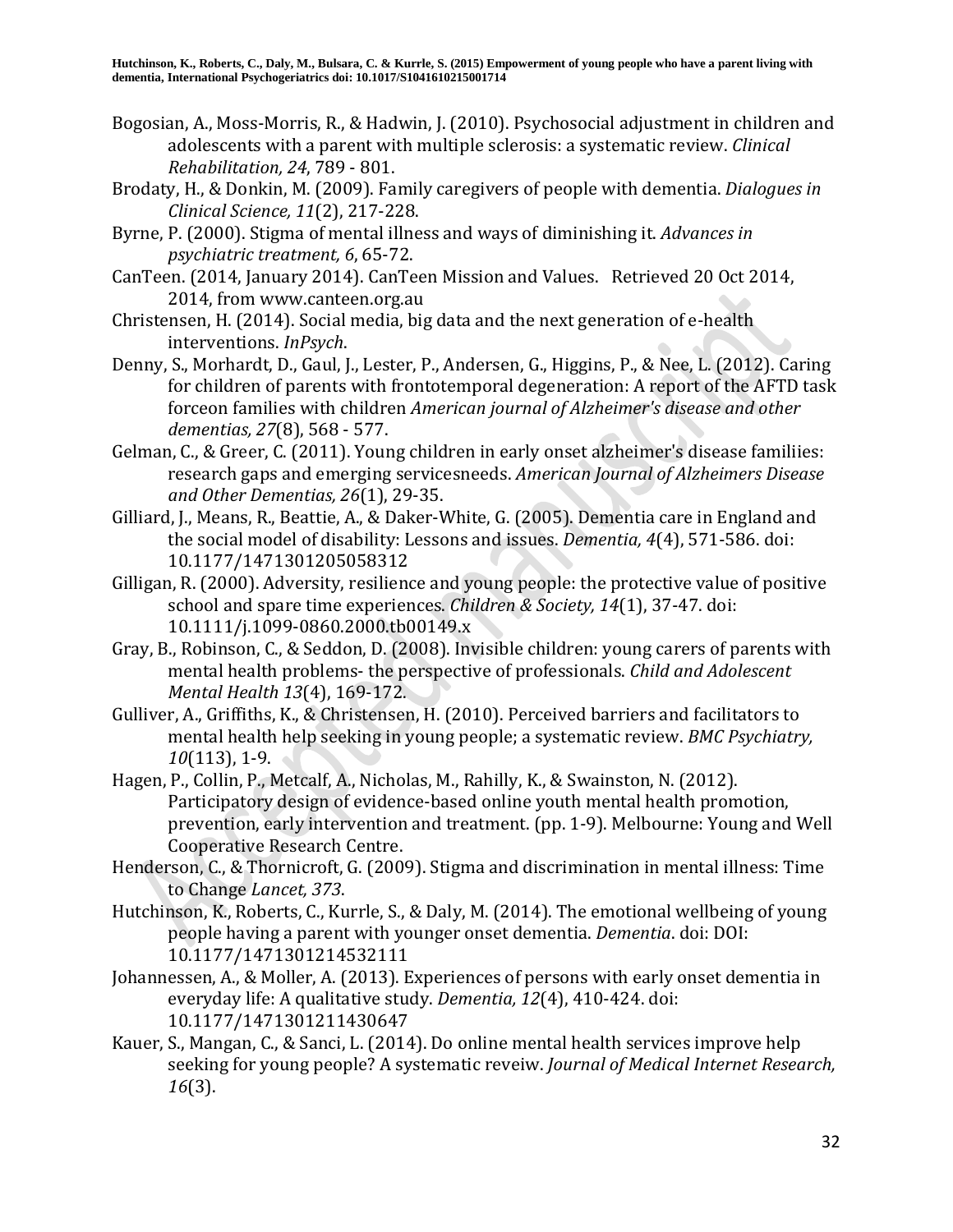- Kawachi, I., & Berkman, L. (2001). Social Ties and Mental Health. *Journal of Urban Health:Bulletin of the New York Academy of Medicine, 78*(3), 458 - 467.
- Masterton, S., & Owen, S. (2006). Mental health service user's social and individual empowerment: Using theories of power to elucidate far-reaching strategies. *Journal of Mental Health, 15*(1), 19-34.
- Mayberry, D., Ling, L., Szakas, E., & Reupert, A. (2005). Children of a parent with mental illness: perspectives on need. *Australian e-Journal for the Advancement of Mental Health, 4*(2), 1-11.
- Maynard, A., Patterson, P., McDonald, F., & Stevens, G. (2013). What is helpful to adolescents who have a parent diagnosed with cancer? *Journal of Psychological Oncology, 31*, 675-697.
- McAndrew, S., Warne, T., Fallon, D., & Moran, P. (2012). Young, gifted and caring: A project narrative of young carers, their mental health, and getting them involved in education, research and practice. *International Journal of Mental Health Nursing, 21*(2), 12-19.
- McDaid, S., & Delaney, S. (2011). The social approach to decision making: exploratory research with people with experience of mental health treatment. *Disability and Society, 26*(6), 729- 742.
- Montague, A., Varcin, K., & Parker, A. (2014) Putting technology into practice: Evidence and opinions on integrating technology with youth health services. Melbourne: Young and Well Cooperative Research Centre.
- Moore, T., & McArthur, M. (2007). We're all in it together: supporting young carers and their families in Australia. *Health and Social Care in the Community, 15*(6), 561-568.
- Mulvany, J. (2000). Disability, impairment or illness? The relevance of the social model of disability to the study of mental disorder. *Sociology of Health & Illness, 22*(5).
- NVivo. (2010). NVivo qualitative data analysis software (Version 9): QSR International Pty Ltd.
- Oliver, M. (2009). *Understanding disability from theory to practise* (Second ed.). England: Palgrave Macmillan.
- Pakenham, K. (2012). Caregiving Tasks in Caring for an Adult with Mental Illness and Associations with Adjustment Outcomes. *International Journal of Behavioural Medicine, 19*, 186-198. doi: DOI 10.1007/s12529-011-9155-8
- Pakenham, K., & Bursnall, S. (2006). Relations between social support, appraisal and coping and both positive and negative outcomes for children of a parent with multiple sclerosis and comparisons with children of healthy parents. *Clinical Rehabilitation, 20*, 709-723.
- Patel, V., Flisher, A., Hetrick, S., & McGorry, P. (2007). the mental health of young people: a global public-health challenge. *Lancet, 369*, 1302-1313.
- Ritchie, J., Lewis, J., Nicholls, C., & Ormston, R. (2013). *Qualitative research practice: A guide for social science students and researchers*: Sage.
- Ritchie, J., Spencer, L., & O'Connor, W. (2003). Carrying out Qualitative Research *Qualitative Research Practise: A guide for social science students* (3 ed.). London: SAGE Publications Ltd. (Reprinted from: 2005).
- Roach, P. (2010). *A family-centred study of younger people with dementia.* (PhD), University of Manchester.